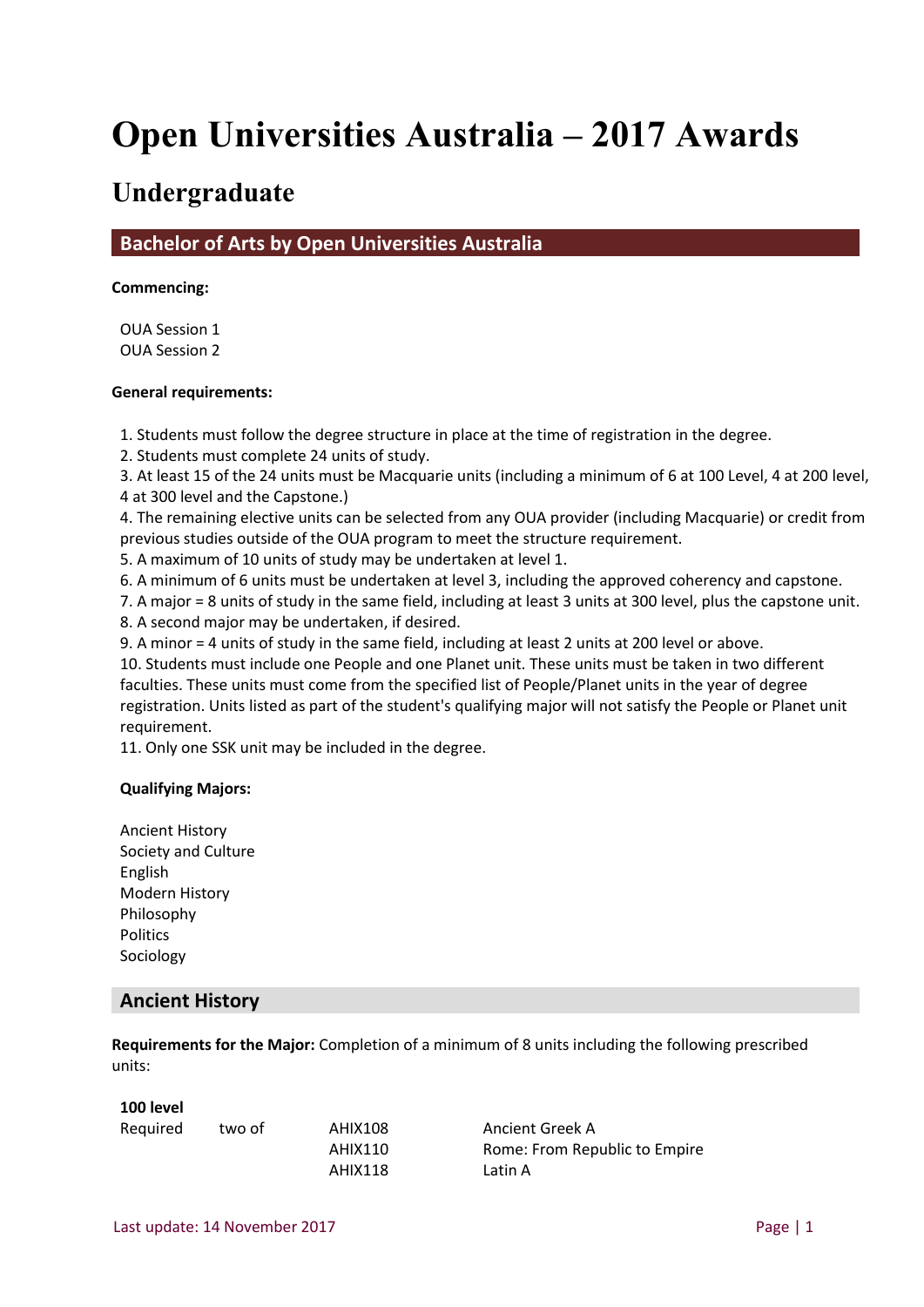|           |          | <b>AHIX140</b><br><b>AHIX150</b> |              | Myth in the Ancient World<br>The Archaeology of Ancient Israel and the Near<br>East | $\overline{2}$ |
|-----------|----------|----------------------------------|--------------|-------------------------------------------------------------------------------------|----------------|
|           |          | <b>AHIX158</b>                   |              | <b>Ancient Hebrew A</b>                                                             |                |
| 200 level |          |                                  |              |                                                                                     |                |
| Required  | two of   | <b>AHIX202</b>                   |              | The Olympic Games, Ancient and Modern                                               |                |
|           |          | <b>AHIX208</b>                   |              | <b>Ancient Greek A</b>                                                              |                |
|           |          | <b>AHIX218</b>                   |              | Latin A                                                                             |                |
|           |          | <b>AHIX220</b>                   |              | The Decline and Fall of the Roman Empire                                            |                |
|           |          | <b>AHIX221</b>                   |              | From Constantine to Justinian: Church and State<br>in Late Antiquity                |                |
|           |          | <b>AHIX241</b>                   |              | Alexander the Great and the Hellenistic Age                                         |                |
|           |          | AHIX242                          |              | The Roman Eastern Frontier                                                          |                |
|           |          | <b>AHIX250</b>                   |              | From Ur to Babylon                                                                  |                |
|           |          | <b>AHIX253</b>                   |              | Pagans, Jews and Christians: Athens and<br>Jerusalem                                |                |
|           |          | <b>AHIX254</b>                   |              | The Dead Sea Scrolls: Context and Content                                           |                |
|           |          | <b>AHIX265</b>                   |              | Art and Architecture Through Roman Eyes                                             | $\overline{2}$ |
| 300 level |          |                                  |              |                                                                                     |                |
| Required  |          | <b>AHIX399</b>                   | $\mathsf{C}$ | <b>Ancient History Capstone</b>                                                     | 1              |
| Required  | three of | <b>AHIX320</b>                   |              | Decline and Fall of the Roman Empire                                                |                |
|           |          | <b>AHIX321</b>                   |              | From Constantine to Justinian: Church and State<br>in Late Antiquity                |                |
|           |          | <b>AHIX331</b>                   |              | Prehistory to Pompeii: Archaeology in Ancient<br>Italy                              |                |
|           |          | <b>AHIX335</b>                   |              | Sparta and Greece: Archaic and Classical                                            |                |
|           |          | <b>AHIX341</b>                   |              | The Helenistic Age                                                                  |                |
|           |          | <b>AHIX350</b>                   |              | Animals in the Ancient World                                                        | 3              |

**Note:** Units marked with a C are Capstone units.

# **English**

**Requirements for the Major:** Completion of a minimum of 8 units including the following prescribed units:

| 100 level |        |                |                                                 |   |
|-----------|--------|----------------|-------------------------------------------------|---|
| Required  | two of | ENGX108        | Literature and the Political                    |   |
|           |        | ENGX120        | Approaches to English Literature                |   |
|           |        | <b>ENGX121</b> | Creative Writing 1: An Introduction             | 2 |
| 200 level |        |                |                                                 |   |
| Required  | two of | <b>ENGX203</b> | Contemporary Literature                         |   |
|           |        | <b>ENGX205</b> | Australian Literature                           |   |
|           |        | ENGX206        | Gothic Visions: From Sublime to Suburban Gothic |   |
|           |        | ENGX209        | Children's Literature                           |   |
|           |        | ENGX233        | Creative Writing 2: Concept and Practice        | 2 |
|           |        |                |                                                 |   |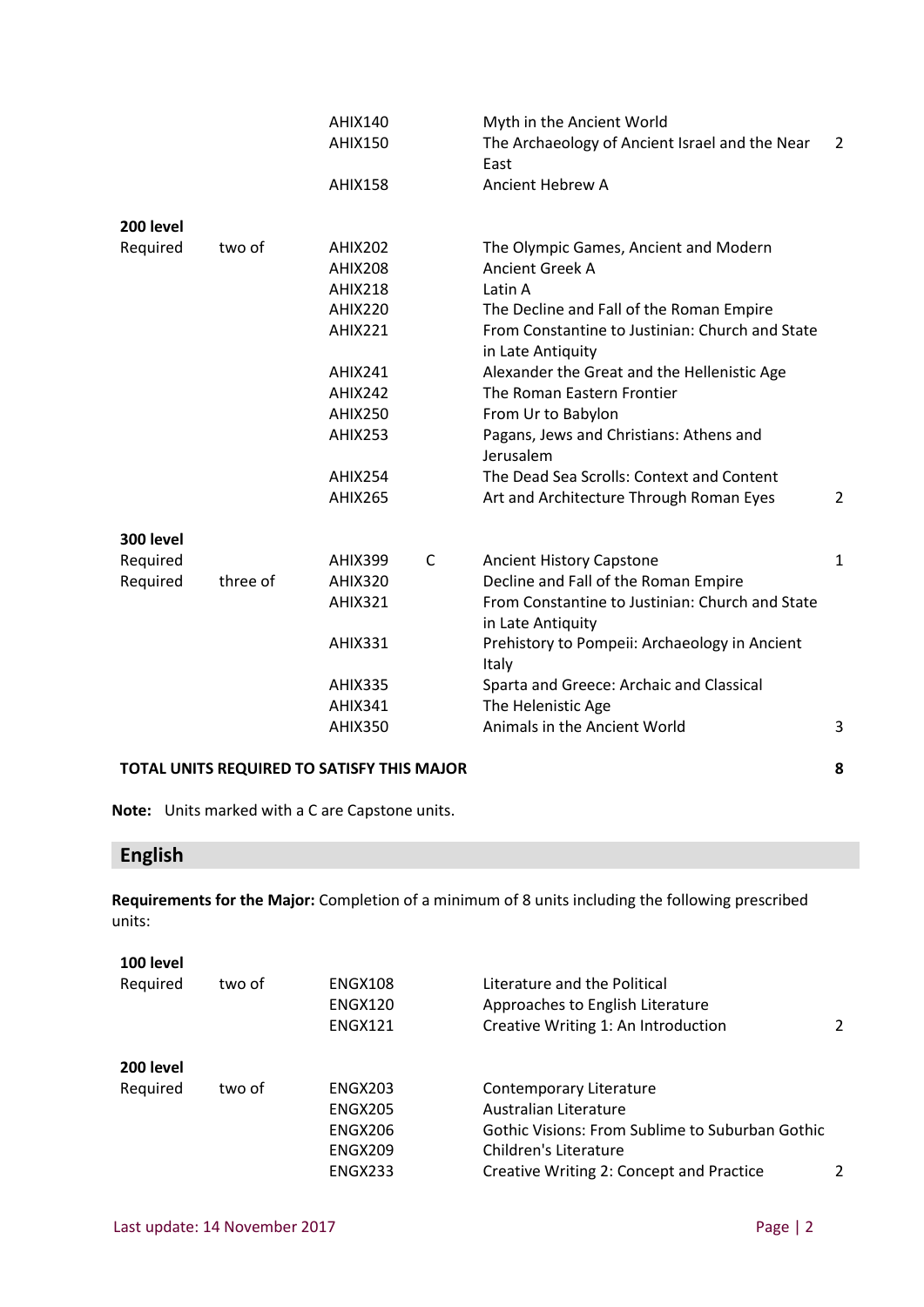| 1                                             |
|-----------------------------------------------|
|                                               |
|                                               |
|                                               |
|                                               |
|                                               |
|                                               |
| 3                                             |
| Contemporary Australian Children's Literature |

**Note:** Units marked with a C are Capstone units.

# **Modern History**

**Requirements for the Major:** Completion of a minimum of 8 units including the following prescribed units:

| 100 level |        |                |   |                                                   |   |
|-----------|--------|----------------|---|---------------------------------------------------|---|
| Required  | two of | <b>MHIX109</b> |   | The Making of Australia                           |   |
|           |        | <b>MHIX114</b> |   | The World Since 1945: An Australian Perspective   |   |
|           |        | <b>MHIX115</b> |   | An Introduction to Big History                    |   |
|           |        | <b>MHIX121</b> |   | After the Black Death: Europe 1348-1789           | 2 |
| 200 level |        |                |   |                                                   |   |
| Required  | two of | <b>MHIX205</b> |   | ANZAC: Australians at War                         |   |
|           |        | <b>MHIX209</b> |   | <b>Australian History Since 1901</b>              |   |
|           |        | <b>MHIX211</b> |   | War and Peace in World History                    |   |
|           |        | <b>MHIX220</b> |   | <b>Twentiety Century Europe</b>                   |   |
|           |        | <b>MHIX221</b> |   | The Age of Revolution: Europe from the Reign of 2 |   |
|           |        |                |   | Terror to the First World War                     |   |
| 300 level |        |                |   |                                                   |   |
| Required  |        | <b>MHIX300</b> | C | Making History: Capstone Unit                     | 1 |
| Required  |        | <b>MHIX302</b> |   | <b>Australian History Since 1901</b>              | 1 |
| Required  |        | <b>MHIX321</b> |   | <b>Twentieth-Century Europe</b>                   | 1 |
| Required  |        | <b>MHIX365</b> |   | From the Beats to Big Brother: Popular Culture    | 1 |
|           |        |                |   | Since the 1950s                                   |   |

#### **TOTAL UNITS REQUIRED TO SATISFY THIS MAJOR 8**

**Note:** Units marked with a C are Capstone units.

# **Philosophy**

**Requirements for the Major:** Completion of a minimum of 8 units including the following prescribed units:

#### **100 level**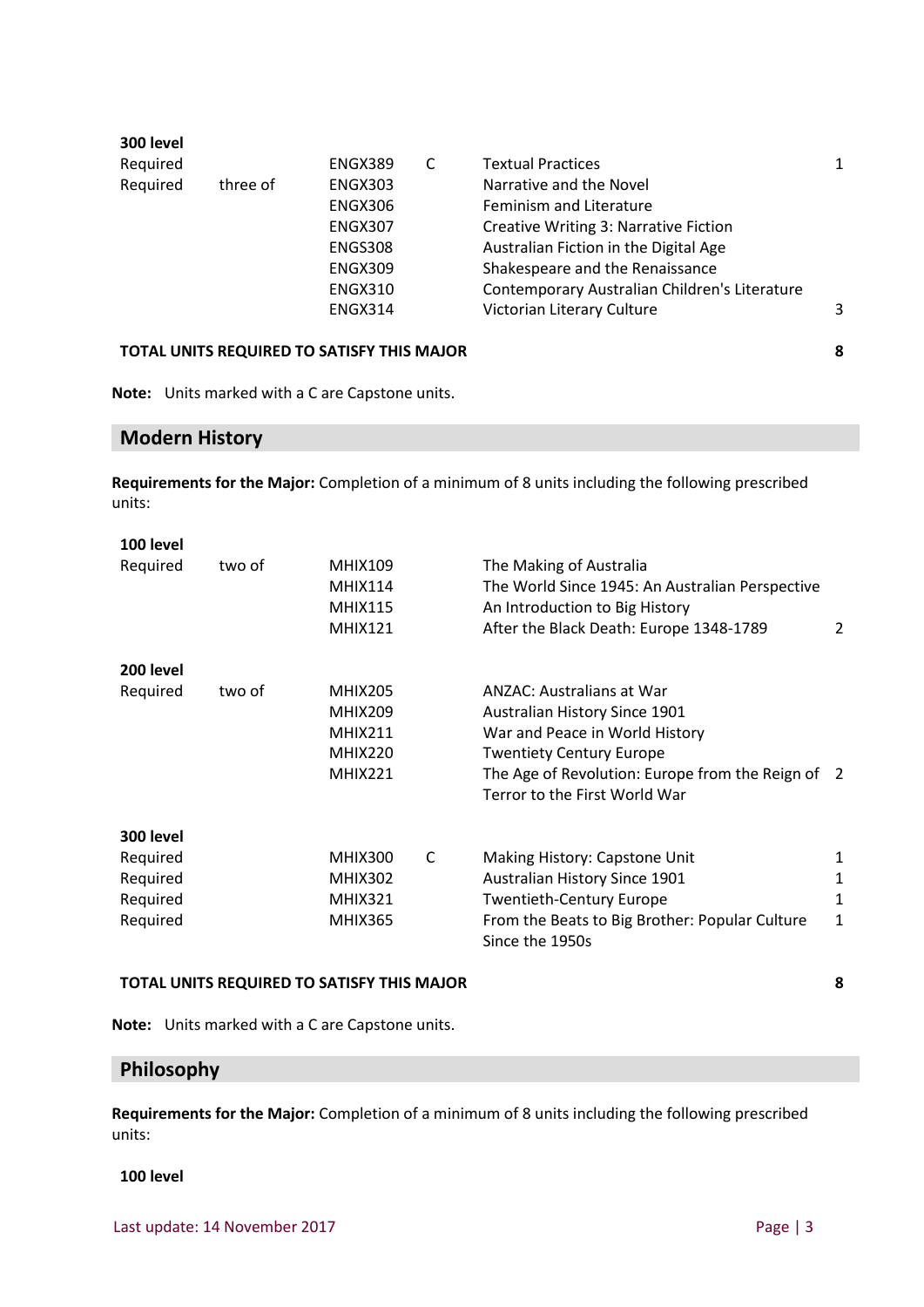| Required  | one of | <b>PHIX132</b> |   | Happiness, Goodness and Justice         |   |
|-----------|--------|----------------|---|-----------------------------------------|---|
|           |        | <b>PHIX137</b> |   | <b>Critical Thinking</b>                |   |
|           |        | <b>PHIX131</b> |   | Mind and World                          | 2 |
| 200 level |        |                |   |                                         |   |
| Required  |        | <b>PHIX246</b> |   | Philosophy of Religion                  |   |
| Required  |        | <b>PHIX262</b> |   | Body and Mind                           |   |
| Required  | one of | <b>PHIX201</b> |   | <b>Business and Professional Ethics</b> |   |
|           |        | <b>PHIX242</b> |   | <b>Practical Ethics</b>                 | 2 |
| 300 level |        |                |   |                                         |   |
| Required  |        | <b>PHIX383</b> | C | Philosophy Capstone Unit                | 1 |
| Required  |        | <b>PHIX358</b> |   | Metaphysics                             | 1 |
| Required  |        | <b>PHIX357</b> |   | Theories of Justice                     | 1 |
| Required  |        | <b>PHIX365</b> |   | Film and Philosophy                     | 1 |
|           |        |                |   |                                         |   |

**Note:** Units marked with a C are Capstone units.

# **Politics**

**Requirements for the Major:** Completion of a minimum of 8 units including the following prescribed units:

| 100 level |          |                |   |                                                                                      |   |
|-----------|----------|----------------|---|--------------------------------------------------------------------------------------|---|
| Required  | two of   | <b>POIX101</b> |   | <b>Australian Politics in Global Context</b>                                         |   |
|           |          | <b>POIX107</b> |   | <b>Thinking Politically</b>                                                          |   |
|           |          | <b>POIX108</b> |   | <b>Introduction to Global Politics</b>                                               | 2 |
| 200 level |          |                |   |                                                                                      |   |
| Required  | two of   | <b>POIX201</b> |   | Contemporary Issues in Australian Politics: Race,<br>Nation, Class and Gender        |   |
|           |          | <b>POIX206</b> |   | <b>Modern Political Thought</b>                                                      |   |
|           |          | <b>POIX207</b> |   | <b>Australian Governments and Public Policy</b>                                      |   |
|           |          | <b>POIX278</b> |   | <b>Middle-East Politics</b>                                                          |   |
|           |          | <b>POIX279</b> |   | International Political Conflict: Cold Wars and<br>Hot Wars from 1945 to the Present | 2 |
| 300 level |          |                |   |                                                                                      |   |
| Required  | One of   | <b>POIX399</b> | C | Political Thought in Action                                                          |   |
|           |          | <b>POIX333</b> |   | <b>Local and Global Practice</b>                                                     | 1 |
| Required  | three of | <b>POIX304</b> |   | <b>Creating New States</b>                                                           |   |
|           |          | <b>POIX308</b> |   | <b>Australian Foreign Policy</b>                                                     |   |
|           |          | <b>POIX392</b> |   | United States Politics: Money, Culture, Power                                        |   |
|           |          | <b>POIX322</b> |   | International Relations of the Middle East                                           | 3 |
|           |          |                |   |                                                                                      |   |

### **TOTAL UNITS REQUIRED TO SATISFY THIS MAJOR 8**

**Note:** Units marked with a C are Capstone units.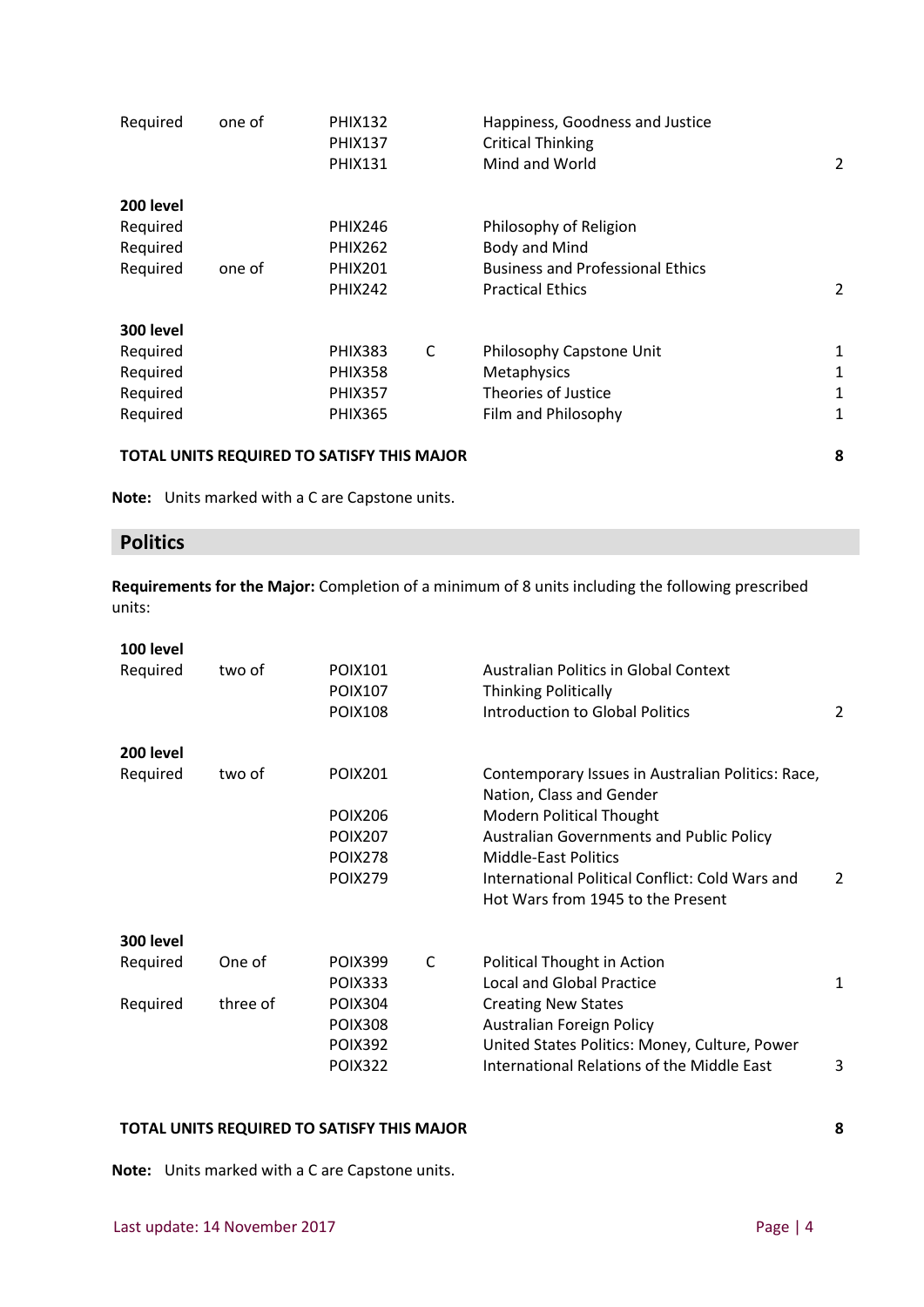# **Society and Culture**

**Requirements for the Major:** Completion of a minimum of 8 units including the following prescribed units:

| TOTAL UNITS REQUIRED TO SATISFY THIS MAJOR |         |   | 8                                                       |              |
|--------------------------------------------|---------|---|---------------------------------------------------------|--------------|
| Required                                   | MECX340 |   | <b>Genre Writing</b>                                    | 1            |
| Required                                   | MECX322 |   | <b>Nation</b><br>Screening (Ab)normal Bodies            | 1            |
| Required                                   | MECX321 |   | Action<br>Racialised Punishment and the Construction of | $\mathbf{1}$ |
| 300 level<br>Required                      | MECX350 | C | <b>Cultural Contexts: Communities and Cultures in</b>   | 1            |
| Required                                   | MECX210 |   | Conceptual Art<br>Narrative Journalism                  | 1            |
| 200 level<br>Required                      | MECX223 |   | Visual Countercultures: Graffiti, Kitsch and            | 1            |
| Required                                   | MECX121 |   | Seeing Culture: Politics of Visual Representation       | 1            |
| 100 level<br>Required                      | MECX120 |   | Living Culture                                          | 1            |

**Note:** Units marked with a C are Capstone units.

# **Sociology**

**Requirements for the Major:** Completion of a minimum of 8 units including the following prescribed units:

| 100 level |          |                |                                                   |   |
|-----------|----------|----------------|---------------------------------------------------|---|
| Required  | two of   | <b>GENX110</b> | <b>Foundations in Gender Studies</b>              |   |
|           |          | SOCX175        | <b>Australian Society</b>                         |   |
|           |          | SOCX180        | Sociology of Everyday Life                        | 2 |
| 200 level |          |                |                                                   |   |
| Required  | two of   | SOCX225        | Power, Difference and Recognition                 |   |
|           |          | SOCX224        | Methods of Social Research                        |   |
|           |          | SOCX279        | Sociology of Media                                |   |
|           |          | SOCX222        | Theories of Modernity                             | 2 |
|           |          | SOCX254        | Science, Society and Environment                  |   |
| 300 level |          |                |                                                   |   |
| Required  |          | SOCX325        | <b>Understanding Contemporary Societies</b>       | 1 |
| Required  | three of | SOCX322        | Human Services in the 21st Century: Care,         |   |
|           |          |                | <b>Gender and Institutions</b>                    |   |
|           |          | SOCX329        | The Sociology of the Public Sphere                |   |
|           |          | <b>GENX312</b> | Naughty Boys, Bad Girls: Gender and Discipline at |   |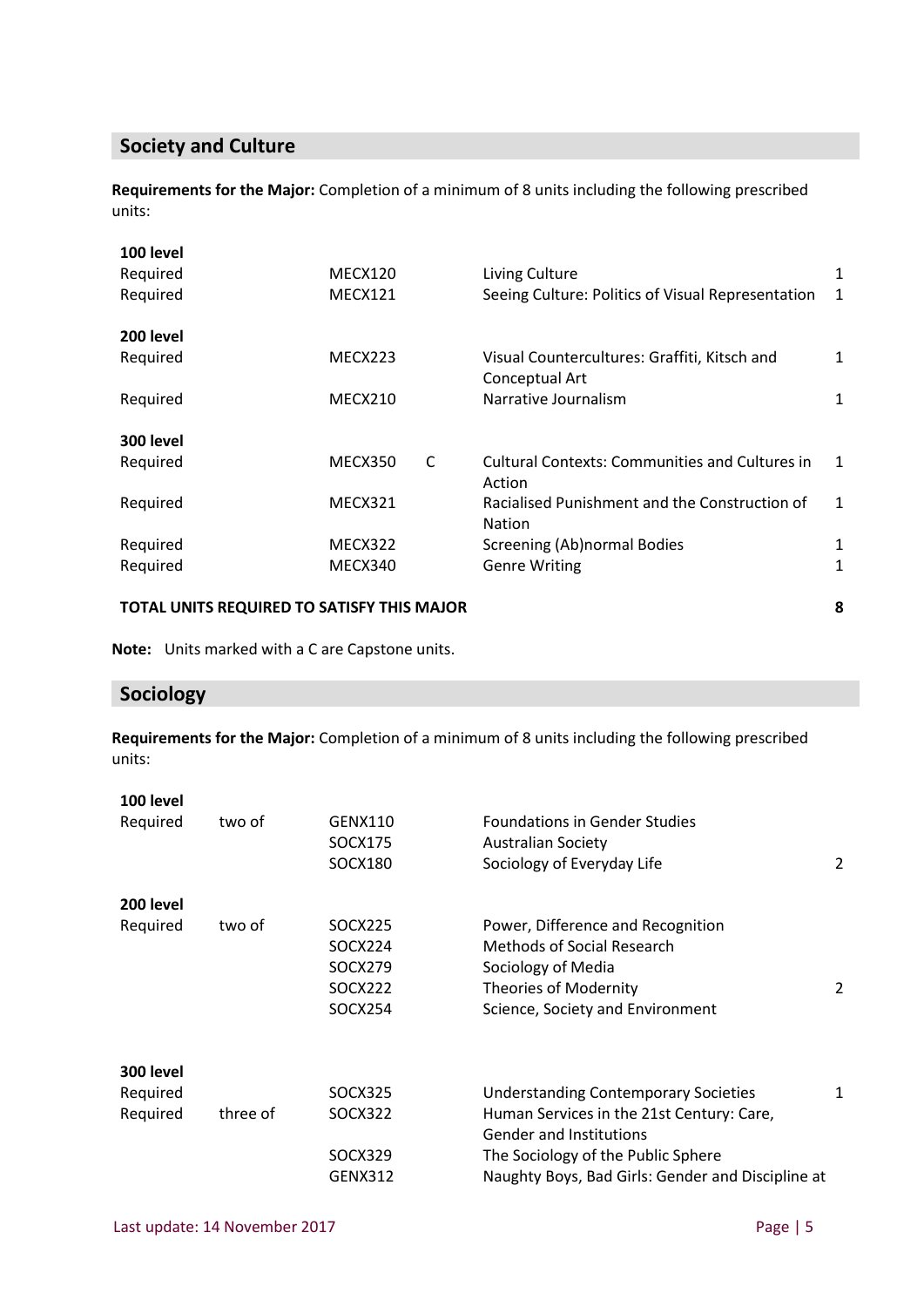**Note:** Units marked with a C are Capstone units.

# **Bachelor of Security Studies by Open Universities Australia**

#### **Commencing:**

OUA Session 1 OUA Session 2

#### **General requirements:**

| Minimum number of units for the degree                             | 24 |
|--------------------------------------------------------------------|----|
| Minimum number of units at 200 level or above                      | 14 |
| Minimum number of units at 300 level or above                      | 6  |
| Completion of a designated People unit                             |    |
| Completion of a designated Planet unit                             |    |
| Completion of other specific minimum requirements as set out below |    |

#### **Specific minimum requirements:**

| 100 level |        |                          |                                                                                                                       |              |
|-----------|--------|--------------------------|-----------------------------------------------------------------------------------------------------------------------|--------------|
| Required  |        | <b>PICX110</b>           | <b>Introduction to Security Studies</b>                                                                               | 1            |
| Required  |        | <b>PICX111</b>           | Security in an Age of Risk                                                                                            | 1            |
| Required  |        | <b>PICX112</b>           | Strategy and Security in the Indo-Pacific                                                                             | 1            |
| Required  |        | <b>PICX113</b>           | Terrorism in the 21st Century                                                                                         | 1            |
| Required  | one of | CCJ13<br><b>INF10006</b> | Law, Government and Policy (Griffith University)<br><b>Information Systems Fundamentals (Swinburne</b><br>University) |              |
|           |        | <b>PSYX130</b>           | Organisational Behaviour                                                                                              |              |
|           |        | <b>SCB160</b>            | Outbreak: The Detection and Control of<br>Infectious Disease (RMIT University)                                        | 1            |
| 200 level |        |                          |                                                                                                                       |              |
| Required  |        | <b>PICX210</b>           | Intelligence and Counter Intelligence                                                                                 | 1            |
| Required  |        | <b>PICX211</b>           | National Security: Policy and Strategy                                                                                | $\mathbf{1}$ |
| Required  |        | <b>PICX212</b>           | Modern Warfare                                                                                                        | $\mathbf{1}$ |
| Required  |        | <b>PICX213</b>           | <b>National Resilience</b>                                                                                            | 1            |
| Required  | one of | CCJ28                    | Situational Crime Prevention and Security<br>Management (Griffith University)                                         |              |
|           |        | <b>INF20002</b>          | <b>Business Analysis and Modelling (Swinburne</b><br>University)                                                      |              |
|           |        | <b>POIX207</b>           | <b>Australian Government and Public Policy</b>                                                                        |              |
|           |        | <b>POL224</b>            | <b>International Relations Theory and Practice</b><br>(Murdoch University)                                            | 1            |

#### **300 level**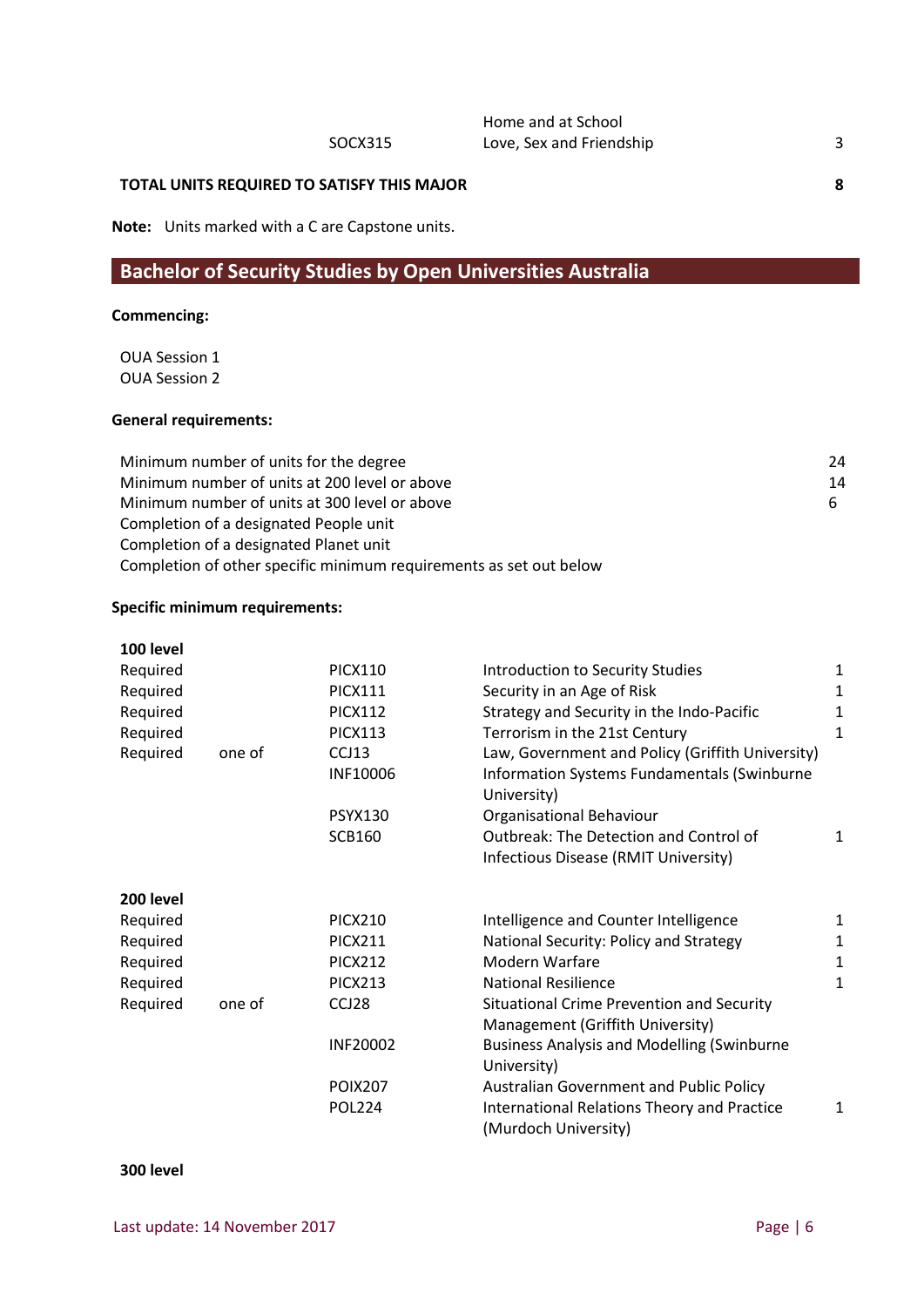| Required |        | PICX320        | C | <b>Ethics of Security</b>                                        | 1              |
|----------|--------|----------------|---|------------------------------------------------------------------|----------------|
| Required |        | <b>PICX310</b> |   | <b>Insecurity and Development</b>                                | $\mathbf{1}$   |
| Required |        | <b>PICX311</b> |   | <b>Cyber Security in Practice</b>                                | $\mathbf{1}$   |
| Required |        | <b>PICX313</b> |   | <b>Strategies of Political Violence</b>                          | 1              |
| Required | one of | CCJ38          |   | Crime Analysis and Investigation (Griffith<br>University)        |                |
|          |        | <b>IBA312</b>  |   | Management Strategy and Decision Making<br>(Griffith University) |                |
|          |        | LAW30006       |   | Cyberlaw (Swinburne University)                                  |                |
|          |        | <b>POL344</b>  |   | Australian Foreign and Security Policy (Murdoch<br>University)   | $\blacksquare$ |

#### **Balance of units required:**

Electives 9 **TOTAL UNITS REQUIRED FOR THIS PROGRAM 24**

**Note:** Units marked with a C are Capstone units.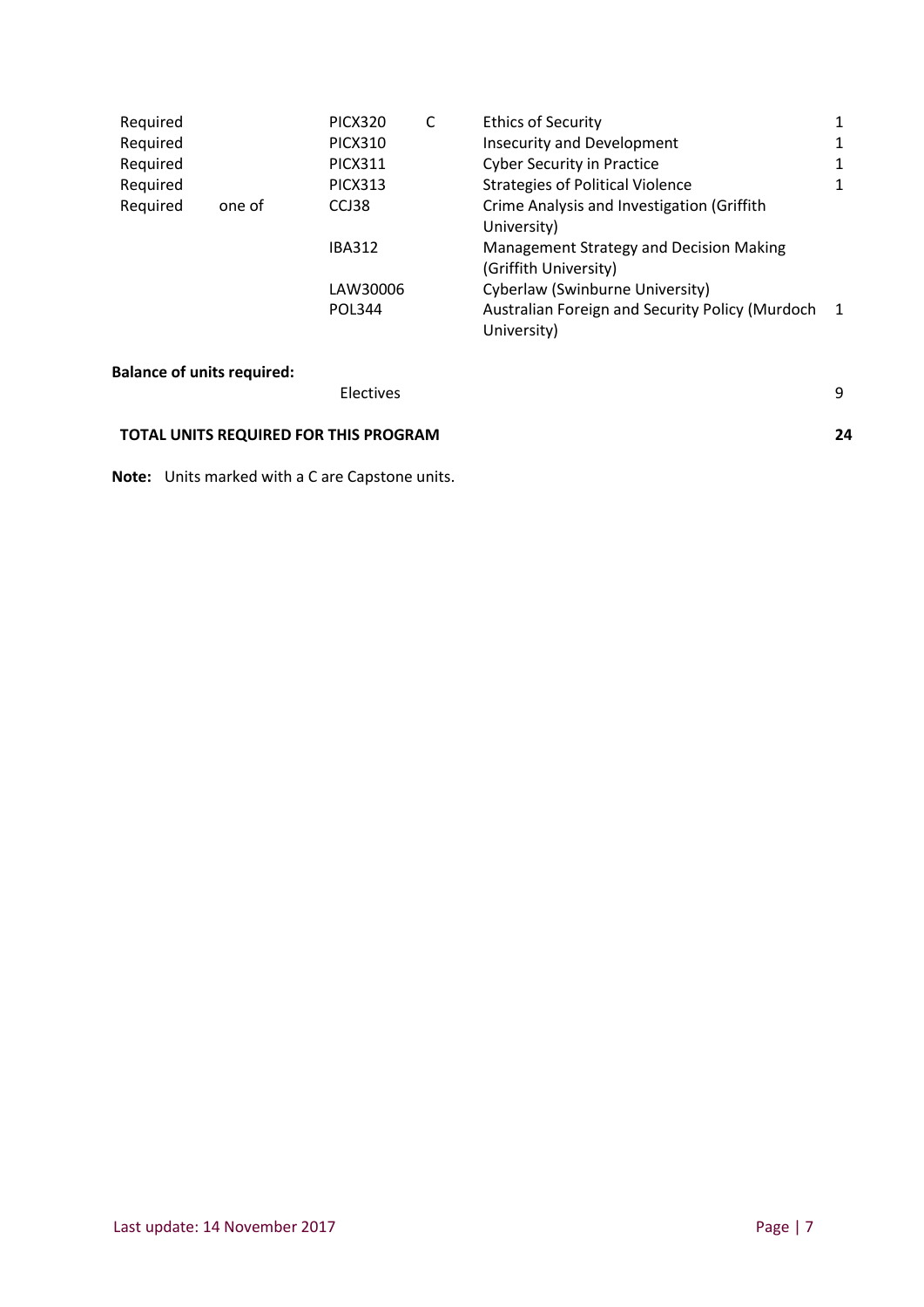# **Postgraduate**

# **Graduate Certificate of Ancient History by Open Universities Australia**

#### **Commencing:**

OUA Session 1 OUA Session 2

#### **General requirements:**

Minimum number of units at 800 level or above 4 Completion of other specific minimum requirements as set out below

#### **Specific minimum requirements:**

#### **800 level or above**

| Required | four of | AHIX801        | Ancient Egyptian Religion                     |    |
|----------|---------|----------------|-----------------------------------------------|----|
|          |         | AHIX820        | The Athenian Empire 510-404 BC                |    |
|          |         | AHIX821        | Egypt: Alexander to Augustus                  |    |
|          |         | AHIX823        | History Writing in Antiquity: Herodotus and   |    |
|          |         |                | Thucydides                                    |    |
|          |         | <b>AHIX855</b> | The Art and Archaeology of Coptic Monasticism | -4 |
|          |         |                |                                               |    |

#### **TOTAL UNITS REQUIRED FOR THIS PROGRAM 4**

# **Graduate Certificate of International Security Studies by Open Universities Australia**

#### **Commencing:**

OUA Session 1 OUA Session 2

#### **General requirements:**

Minimum number of units at 800 level or above 4 Completion of other specific minimum requirements as set out below

#### **Specific minimum requirements:**

#### **800 level or above**

| Required | four of | PICX838        | Civil Wars and Insurgencies        |
|----------|---------|----------------|------------------------------------|
|          |         | <b>PICX850</b> | <b>Strategic Concepts</b>          |
|          |         | <b>PICX860</b> | <b>Geopolitics and Geostrategy</b> |
|          |         | <b>PICX861</b> | <b>Transnational Security</b>      |
|          |         | <b>PICX862</b> | The Crimes of the Powerful         |
|          |         | <b>PICX901</b> | <b>International Security</b>      |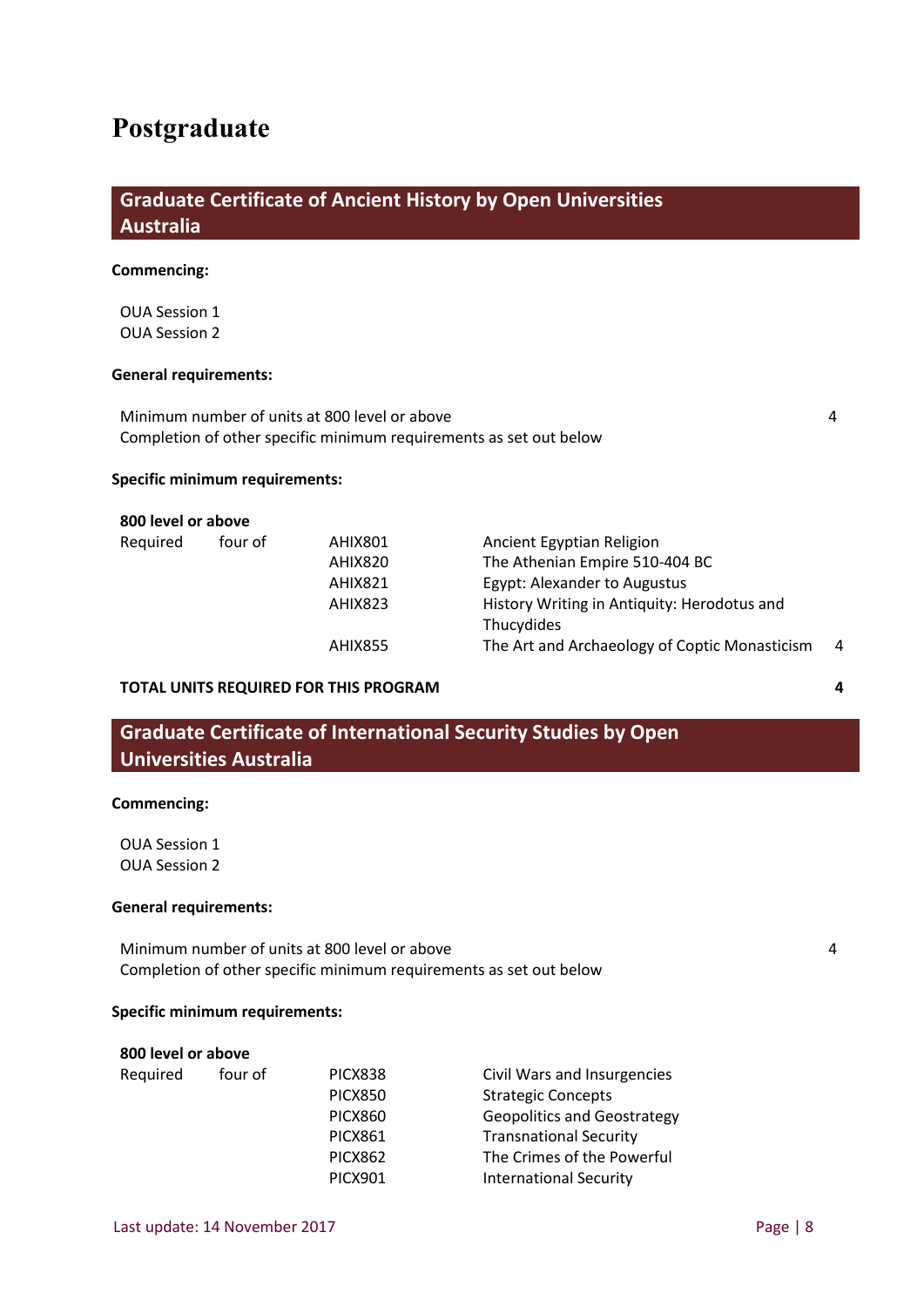| <b>PICX905</b> | Nuclear Weapons                               |   |
|----------------|-----------------------------------------------|---|
| <b>PICX922</b> | <b>Transnational Security in Asia</b>         |   |
| <b>PICX921</b> | Australia's Strategic and Defence Policy in a |   |
|                | <b>Changing Asia</b>                          |   |
| <b>PICX913</b> | <b>Asia-Pacific Security</b>                  |   |
| <b>PICX915</b> | Humanitarian Intervention and Peacekeeping    | 3 |
|                |                                               |   |

# **Graduate Diploma of International Security Studies by Open Universities Australia**

### **Commencing:**

OUA Session 1 OUA Session 2

#### **General requirements:**

| Minimum number of units at 800 level or above                      |  |
|--------------------------------------------------------------------|--|
| Completion of other specific minimum requirements as set out below |  |

#### **Specific minimum requirements:**

| 800 level or above |         |                |                                                |              |
|--------------------|---------|----------------|------------------------------------------------|--------------|
| Required           |         | <b>PICX850</b> | <b>Strategic Concepts</b>                      | 1            |
| Required           | One of  | <b>PICX901</b> | <b>International Security</b>                  |              |
|                    |         | <b>PICX860</b> | <b>Geopolitics and Geostrategy</b>             | $\mathbf{1}$ |
| Required           |         | <b>PICX921</b> | Australia's Strategic and Defence Policy in a  | 1            |
|                    |         |                | <b>Changing Asia</b>                           |              |
| Required           | One of  | <b>PICX913</b> | <b>Asia-Pacific Security</b>                   |              |
|                    |         | <b>PICX861</b> | <b>Transnational Security</b>                  | 1            |
| Required           | four of | <b>PICX802</b> | Terrorism                                      |              |
|                    |         | <b>PICX806</b> | Police Leadership and Governance               |              |
|                    |         | <b>PICX808</b> | <b>Cyber Terrorism and Information Warfare</b> |              |
|                    |         | <b>PICX813</b> | Foundations of Modern Intelligence             |              |
|                    |         | <b>PICX814</b> | Architecture of Modern Intelligence            |              |
|                    |         | <b>PICX818</b> | <b>Counter Terrorism</b>                       |              |
|                    |         | <b>PICX837</b> | <b>Terrorism Dynamics</b>                      |              |
|                    |         | <b>PICX838</b> | Civil Wars and Insurgencies                    |              |
|                    |         | <b>PICX840</b> | <b>Cyber Crime</b>                             |              |
|                    |         | <b>PICX841</b> | <b>Organised Crime</b>                         |              |
|                    |         | <b>PICX842</b> | <b>Strategic Law Enforcement</b>               |              |
|                    |         | <b>PICX843</b> | <b>International Policing Systems</b>          |              |
|                    |         | <b>PICX844</b> | The Modern Intelligence Practitioner           |              |
|                    |         | <b>PICX845</b> | Practice of Modern Intelligence                |              |
|                    |         | <b>PICX848</b> | <b>Cyber Security</b>                          |              |
|                    |         | <b>PICX849</b> | <b>Cyber Policing and Intelligence</b>         |              |
|                    |         | <b>PICX862</b> | The Crimes of the Powerful                     |              |
|                    |         | <b>PICX905</b> | Nuclear Weapons                                |              |
|                    |         | <b>PICX922</b> | <b>Transnational Security in Asia</b>          |              |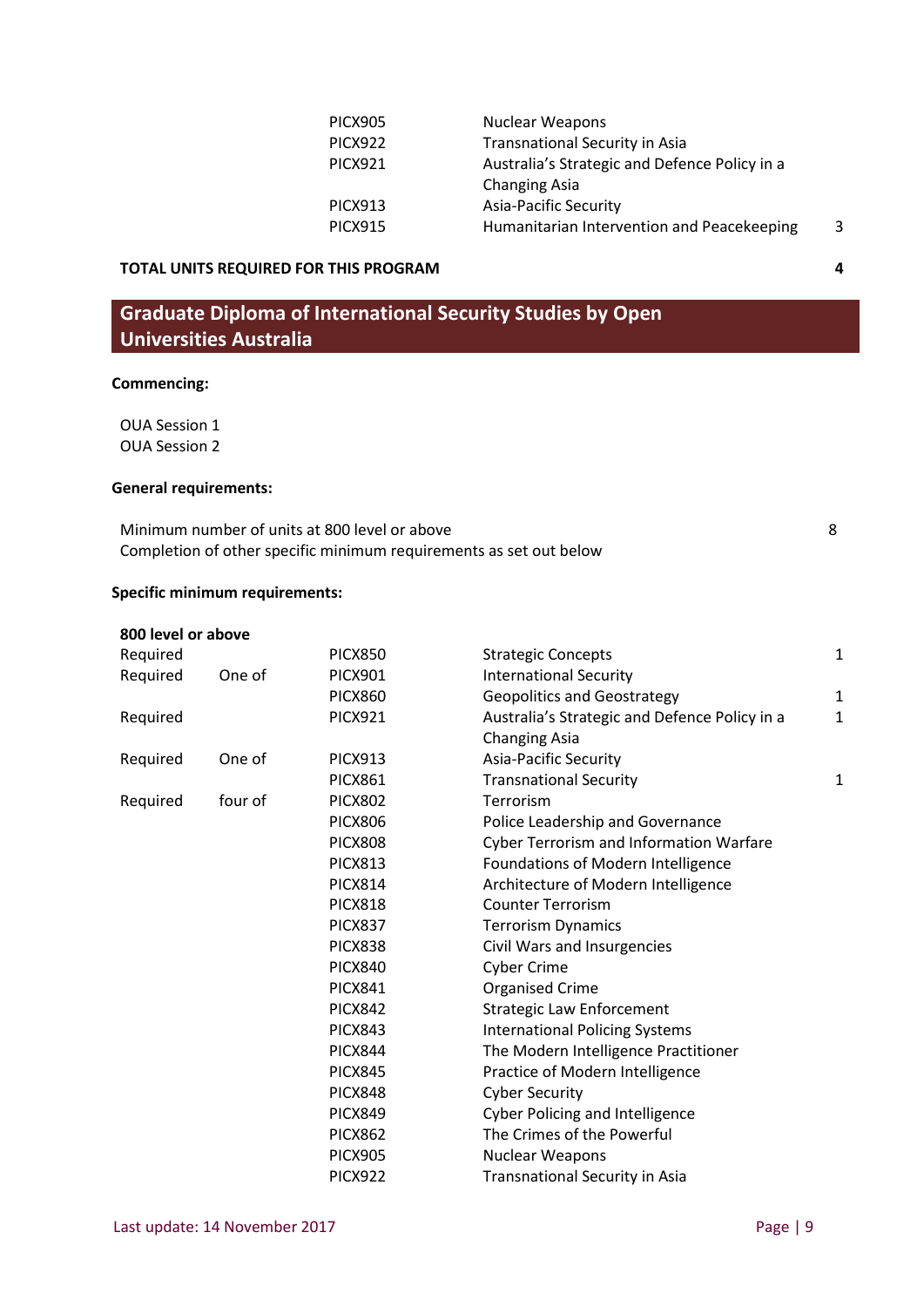# **Master of International Security Studies by Open Universities Australia**

#### **Commencing:**

OUA Session 1 OUA Session 2

#### **General requirements:**

Minimum number of units at 800 level or above 12 Completion of other specific minimum requirements as set out below

#### **Specific minimum requirements:**

#### **800 level or above**

| Required |          | <b>PICX850</b> | <b>Strategic Concepts</b>                           | $\mathbf{1}$ |
|----------|----------|----------------|-----------------------------------------------------|--------------|
| Required | One of   | <b>PICX851</b> | <b>Strategic Thinkers</b>                           |              |
|          |          | <b>PICX950</b> | <b>Strategic Simulation</b>                         | $\mathbf{1}$ |
| Required | One of   | <b>PICX901</b> | <b>International Security</b>                       |              |
|          |          | <b>PICX860</b> | <b>Geopolitics and Geostrategy</b>                  | 1            |
| Required |          | <b>PICX921</b> | Australia's Strategic and Defence Policy in a       | $\mathbf{1}$ |
|          |          |                | <b>Changing Asia</b>                                |              |
| Required | One of   | <b>PICX913</b> | Asia-Pacific Security                               |              |
|          |          | <b>PICX961</b> | <b>Transnational Security</b>                       | 1            |
| Required | four of  | <b>PICX813</b> | History of Intelligence                             |              |
|          |          | <b>PICX837</b> | <b>Terrorism Dynamics</b>                           |              |
|          |          | <b>PICX838</b> | Civil Wars and Insurgencies                         |              |
|          |          | <b>PICX843</b> | <b>International Policing and Counter Terrorism</b> |              |
|          |          | <b>PICX862</b> | The Crimes of the Powerful                          |              |
|          |          | <b>PICX905</b> | Nuclear Weapons                                     |              |
|          |          | <b>PICX922</b> | <b>Transnational Security in Asia</b>               |              |
|          |          | <b>PICX915</b> | Humanitarian Intervention and Peacekeeping          | 4            |
| Required | three of | <b>PICX802</b> | Terrorism                                           |              |
|          |          | <b>PICX806</b> | Police Leadership and Governance                    |              |
|          |          | <b>PICX808</b> | <b>Cyber Terrorism and Information Warfare</b>      |              |
|          |          | <b>PICX813</b> | Foundations of Modern Intelligence                  |              |
|          |          | <b>PICX814</b> | Architecture of Modern Intelligence                 |              |
|          |          | <b>PICX818</b> | <b>Counter Terrorism</b>                            |              |
|          |          | <b>PICX837</b> | <b>Terrorism Dynamics</b>                           |              |
|          |          | <b>PICX838</b> | Civil Wars and Insurgencies                         |              |
|          |          | <b>PICX840</b> | <b>Cyber Crime</b>                                  |              |
|          |          | <b>PICX841</b> | <b>Organised Crime</b>                              |              |
|          |          | <b>PICX842</b> | <b>Strategic Law Enforcement</b>                    |              |
|          |          | <b>PICX843</b> | <b>International Policing Systems</b>               |              |
|          |          | <b>PICX844</b> | The Modern Intelligence Practitioner                |              |
|          |          |                |                                                     |              |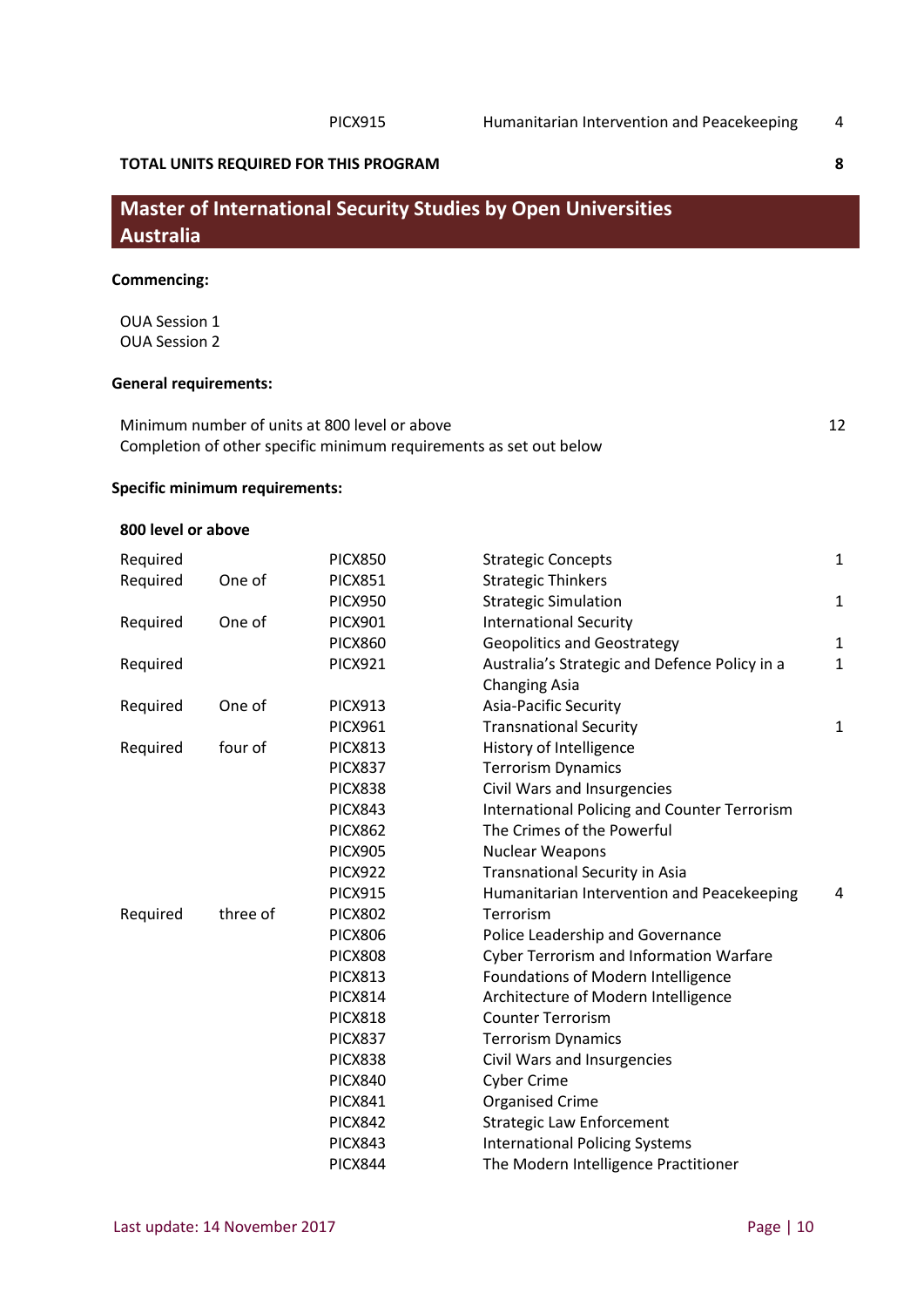| <b>PICX845</b> | Practice of Modern Intelligence            |   |
|----------------|--------------------------------------------|---|
| <b>PICX848</b> | <b>Cyber Security</b>                      |   |
| <b>PICX849</b> | <b>Cyber Policing and Intelligence</b>     |   |
| <b>PICX905</b> | Nuclear Weapons                            |   |
| <b>PICX922</b> | <b>Transnational Security in Asia</b>      |   |
| <b>PICX915</b> | Humanitarian Intervention and Peacekeeping | 3 |
|                |                                            |   |

# **Graduate Certificate of Policy and Applied Social Research by Open Universities Australia**

#### **Commencing:**

OUA Session 1 OUA Session 2

#### **General requirements:**

| Minimum number of units at 800 level or above                      |  |
|--------------------------------------------------------------------|--|
| Completion of other specific minimum requirements as set out below |  |

#### **Specific minimum requirements:**

| 800 level or above |        |                |                                                  |   |
|--------------------|--------|----------------|--------------------------------------------------|---|
| Required           | one of | SOCX831        | <b>Qualitative Methods</b>                       |   |
|                    |        | <b>SOCX830</b> | Doing Social Survey Research                     | 1 |
| Required           | one of | SOCX810        | Developing Social Policy                         |   |
|                    |        | <b>SOCX818</b> | <b>Evaluation and the Policy Process</b>         | 1 |
| Required           | two of | SOCX810        | Developing Social Policy                         |   |
|                    |        | <b>SOCX818</b> | <b>Evaluation and the Policy Process</b>         |   |
|                    |        | SOCX830        | Doing Social Survey Research                     |   |
|                    |        | SOCX831        | <b>Qualitative Methods</b>                       |   |
|                    |        | SOCX863        | Social Care and Human Services                   |   |
|                    |        | <b>SOCX865</b> | Political Economy for Social Policy and Research |   |
|                    |        | SOCX866        | Work and Employment                              |   |

#### **TOTAL UNITS REQUIRED FOR THIS PROGRAM 4**

**Graduate Diploma of Policy and Applied Social Research by Open Universities Australia**

#### **Commencing:**

OUA Session 1 OUA Session 2

#### **General requirements:**

Minimum number of units at 800 level or above 8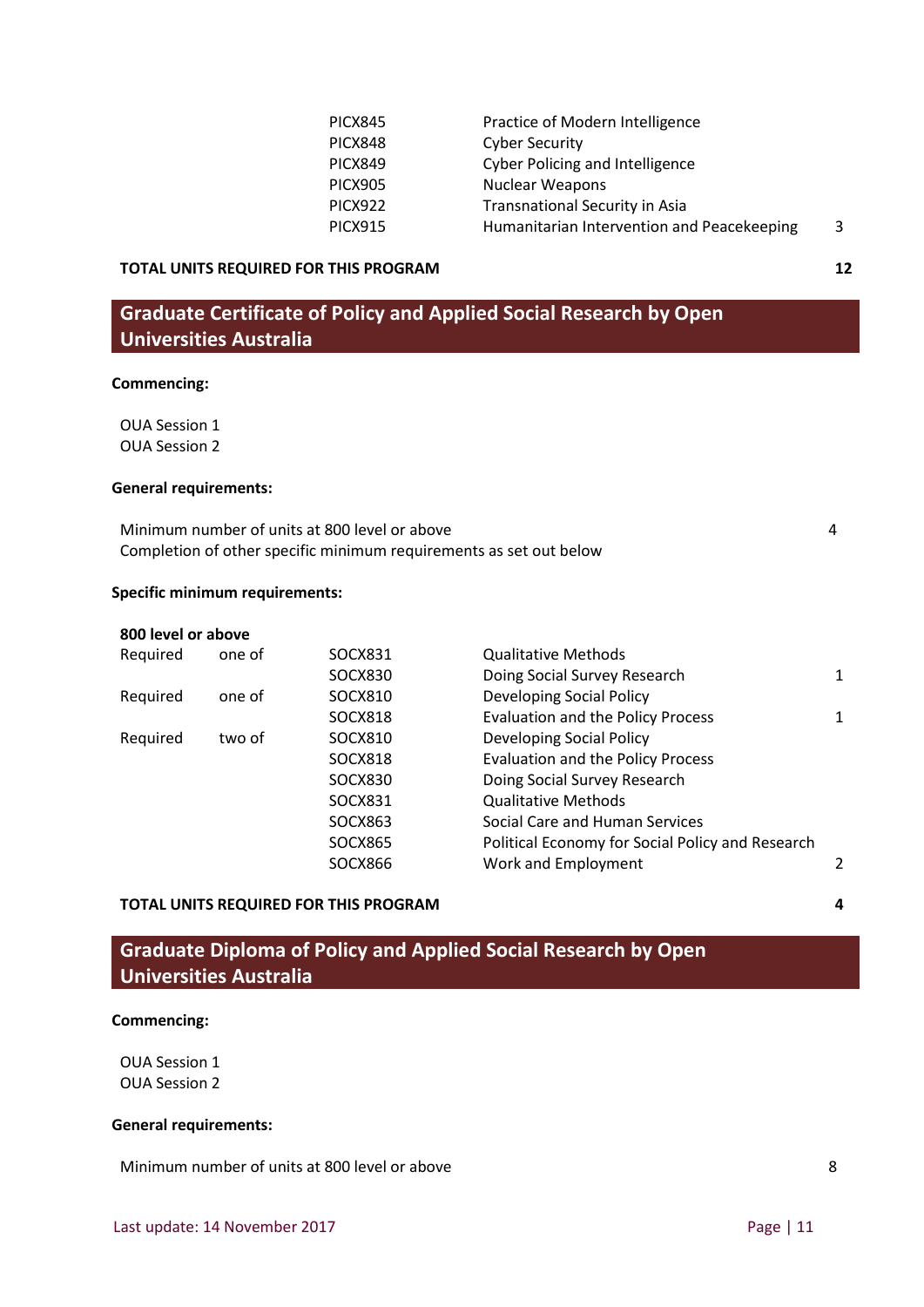Completion of other specific minimum requirements as set out below

#### **Specific minimum requirements:**

| 800 level or above |          |                |                                                  |              |
|--------------------|----------|----------------|--------------------------------------------------|--------------|
| Required           | one of   | SOCX810        | Developing Social Policy                         |              |
|                    |          | SOCX818        | <b>Evaluation and the Policy Process</b>         | $\mathbf{1}$ |
| Required           | one of   | <b>SOCX830</b> | Doing Social Survey Research                     |              |
|                    |          | SOCX831        | <b>Qualitative Methods</b>                       | 1            |
| Required           | three of | SOCX810        | Developing Social Policy                         |              |
|                    |          | <b>SOCX818</b> | <b>Evaluation and the Policy Process</b>         |              |
|                    |          | SOCX821        | Sociology of Institutions and Organisations      |              |
|                    |          | <b>SOCX830</b> | Doing Social Survey Research                     |              |
|                    |          | SOCX831        | <b>Qualitative Methods</b>                       |              |
|                    |          | SOCX863        | Social Care and Human Services                   |              |
|                    |          | <b>SOCX865</b> | Political Economy for Social Policy and Research |              |
|                    |          | SOCX866        | Work and Employment                              | 3            |
| Required           | three of | GEOX802        | Social Impact Assessment and Cross Cultural      |              |
|                    |          |                | Negotiation                                      |              |
|                    |          | GEOX809        | <b>Globalisation and Sustainable Development</b> |              |
|                    |          | <b>POIX825</b> | <b>Health Policy</b>                             |              |
|                    |          | SOCX821        | Sociology of Institutions and Organisations      |              |
|                    |          | SOCX863        | Social Care and Human Services                   |              |
|                    |          | <b>SOCX865</b> | Political Economy for Social Policy and Research |              |
|                    |          | SOCX866        | Work and Employment                              | 3            |

#### **TOTAL UNITS REQUIRED FOR THIS PROGRAM 8**

# **Master of Policy and Applied Social Research by Open Universities Australia**

#### **Commencing:**

OUA Session 1 OUA Session 2

#### **General requirements:**

Minimum number of units at 800 level or above 12 Completion of other specific minimum requirements as set out below

#### **Specific minimum requirements:**

| 800 level or above |          |         |                                              |              |
|--------------------|----------|---------|----------------------------------------------|--------------|
| Required           |          | SOCX810 | <b>Developing Social Policy</b>              | 1            |
| Required           |          | SOCX811 | North, South, East, West: Comparitive Social | $\mathbf{1}$ |
|                    |          |         | Policy                                       |              |
| Required           |          | SOCX818 | <b>Evaluation and the Policy Process</b>     | 1            |
| Required           |          | SOCX830 | Doing Social Survey Research                 | $\mathbf{1}$ |
| Required           |          | SOCX831 | <b>Qualitative Methods</b>                   | 1            |
| Required           | three of | SOCX821 | Sociology of Institutions and Organisations  |              |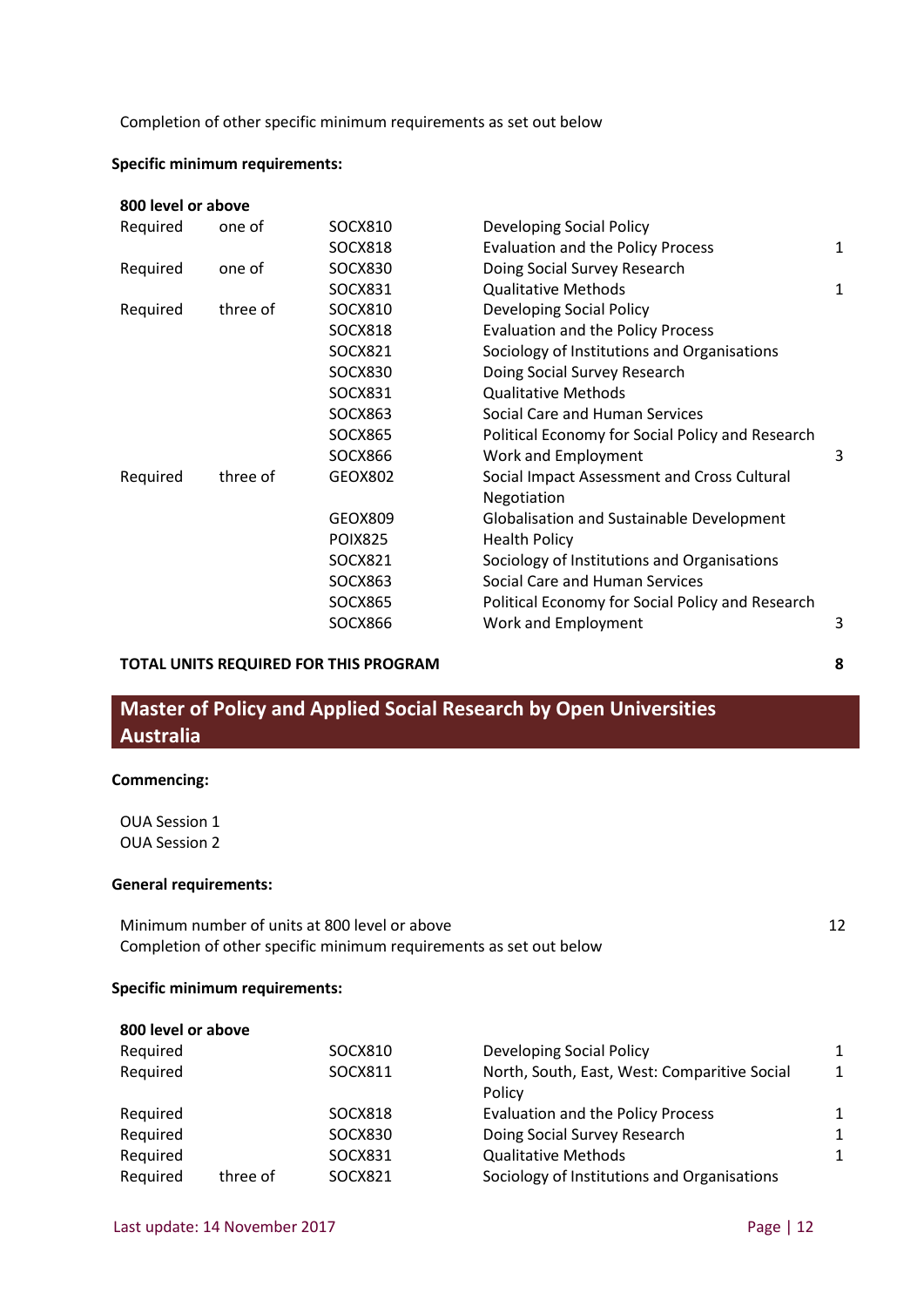|         | SOCX863        | Social Care and Human Services                   |   |
|---------|----------------|--------------------------------------------------|---|
|         | SOCX865        | Political Economy for Social Policy and Research |   |
|         | SOCX866        | Work and Employment                              | 3 |
| four of | GEOX802        | Social Impact Assessment and Cross Cultural      |   |
|         |                | Negotiation                                      |   |
|         | GEOX809        | <b>Globalisation and Sustainable Development</b> |   |
|         | <b>POIX825</b> | <b>Health Policy</b>                             |   |
|         | SOCX821        | Sociology of Institutions and Organisations      |   |
|         | SOCX863        | Social Care and Human Services                   |   |
|         | SOCX865        | Political Economy for Social Policy and Research |   |
|         | SOCX866        | Work and Employment                              | 4 |
|         |                |                                                  |   |

# **Graduate Certificate of Cyber-Security, Policing, Intelligence and Counter Terrorism by Open Universities Australia**

#### **Commencing:**

OUA Session 1 OUA Session 2

#### **General requirements:**

Minimum number of units at 800 level or above 4 Completion of other specific minimum requirements as set out below

#### **Specific minimum requirements:**

| 800 level or above |        |                |                                                |   |
|--------------------|--------|----------------|------------------------------------------------|---|
| Required           | one of | <b>PICX802</b> | Terrorism                                      |   |
|                    |        | <b>PICX818</b> | <b>Counter Terrorism</b>                       |   |
|                    |        | <b>PICX838</b> | Civil Wars and Insurgencies                    |   |
|                    |        | <b>PICX837</b> | <b>Terrorism Dynamics</b>                      |   |
|                    |        | <b>PICX808</b> | <b>Cyber Terrorism and Information Warfare</b> | 1 |
|                    |        | <b>PICX850</b> | <b>Strategic Concepts</b>                      |   |
| Required           | one of | <b>PICX845</b> | Practice of Modern Intelligence                |   |
|                    |        | <b>PICX813</b> | Foundations of Modern Intelligence             |   |
|                    |        | <b>PICX814</b> | Architecture of Modern Intelligence            |   |
|                    |        | <b>PICX844</b> | The Modern Intelligence Practitioner           |   |
|                    |        | <b>PICX848</b> | <b>Cyber Security</b>                          | 1 |
|                    |        | <b>PICX850</b> | <b>Stategic Concepts</b>                       |   |
| Required           | one of | <b>PICX843</b> | <b>International Policing Systems</b>          |   |
|                    |        | <b>PICX806</b> | Police Leadership and Governance               |   |
|                    |        | <b>PICX841</b> | <b>Organised Crime</b>                         |   |
|                    |        | <b>PICX840</b> | <b>Cyber Crime</b>                             | 1 |
|                    |        | <b>PICX842</b> | Australia's Approach to Law Enforcement        |   |
|                    |        | <b>PICX850</b> | <b>Stategic Concepts</b>                       |   |
| Required           | one of | <b>PICX808</b> | Cyber Terrorism and Information Warfare        |   |
|                    |        | <b>PICX840</b> | <b>Cyber Crime</b>                             |   |

PICX848 Cyber Security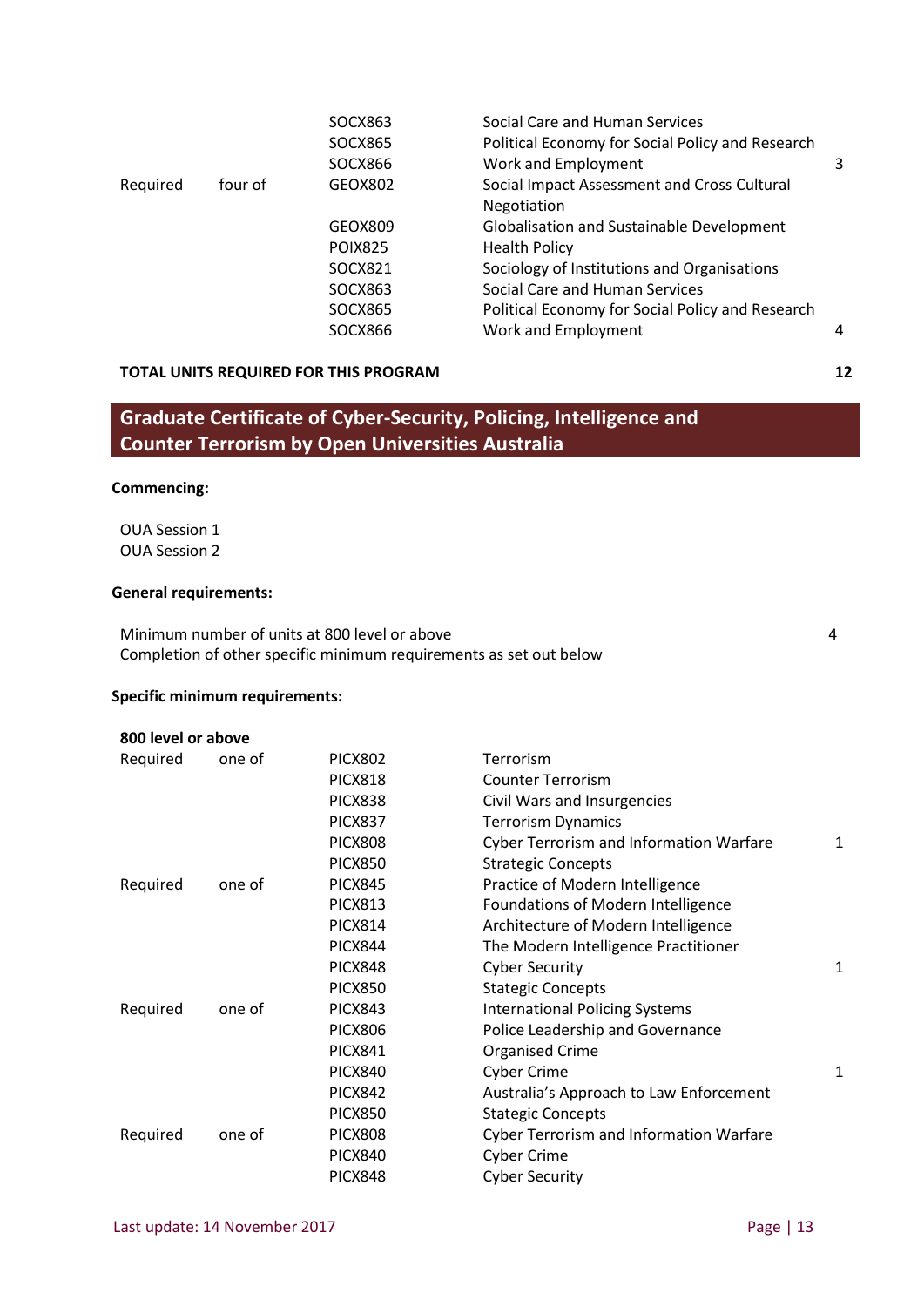# **Graduate Diploma of Cyber-Security, Policing, Intelligence and Counter Terrorism by Open Universities Australia**

#### **Commencing:**

OUA Session 1 OUA Session 2

#### **General requirements:**

Minimum number of units at 800 level or above 8 Completion of other specific minimum requirements as set out below

#### **Specific minimum requirements:**

| 800 level or above |        |                  |                                                |              |
|--------------------|--------|------------------|------------------------------------------------|--------------|
| Required           |        | <b>PICX850</b>   | <b>Strategic Concepts</b>                      | <sup>1</sup> |
| Required           |        | <b>PICX802</b>   | Terrorism                                      | $\mathbf{1}$ |
| Required           |        | <b>PICX813</b>   | Foundations of Modern Intelligence             | 1            |
| Required           |        | <b>PICX842</b>   | <b>Strategic Law Enforcement</b>               | 1            |
| Required           | one of | <b>PICX806</b>   | Police Leadership and Governance               |              |
|                    |        | <b>PICX808</b>   | <b>Cyber Terrorism and Information Warfare</b> |              |
|                    |        | <b>PICX814</b>   | Architecture of Modern Intelligence            |              |
|                    |        | <b>PICX818</b>   | <b>Counter Terrorism</b>                       |              |
|                    |        | <b>PICX837</b>   | <b>Terrorism Dynamics</b>                      |              |
|                    |        | <b>PICX838</b>   | Civil Wars and Insurgencies                    |              |
|                    |        | <b>PICX840</b>   | <b>Cyber Crime</b>                             |              |
|                    |        | <b>PICX841</b>   | <b>Organised Crime</b>                         |              |
|                    |        | <b>PICX843</b>   | <b>International Policing Systems</b>          |              |
|                    |        | <b>PICX844</b>   | The Modern Intelligence Practitioner           |              |
|                    |        | <b>PICX845</b>   | Practice of Modern Intelligence                |              |
|                    |        | <b>PICX848</b>   | <b>Cyber Security</b>                          |              |
|                    |        | <b>PICX849</b>   | <b>Cyber Policing and Intelligence</b>         |              |
|                    |        | <b>PICX860</b>   | <b>Geopolitics and Geostrategy</b>             |              |
|                    |        | <b>PICX861</b>   | <b>Transnational Security</b>                  |              |
|                    |        | <b>PICX862</b>   | The Crimes of the Powerful                     |              |
|                    |        | <b>PICX901</b>   | <b>International Security</b>                  |              |
|                    |        | <b>PICX905</b>   | <b>Nuclear Weapons</b>                         |              |
|                    |        | <b>PICX913</b>   | Asia-Pacific Security                          |              |
|                    |        | <b>PICX915</b>   | Humanitarian Intervention and Peacekeeping     | 1            |
|                    |        | <b>PICX921</b>   | Australia's Strategic and Defence Policy in a  |              |
|                    |        |                  | <b>Changing Asia</b>                           |              |
|                    |        | <b>PICX922</b>   | Transnational Security in Asia                 |              |
| Required           |        | 1 specialisation |                                                | 3            |

#### **TOTAL UNITS REQUIRED FOR THIS PROGRAM 8**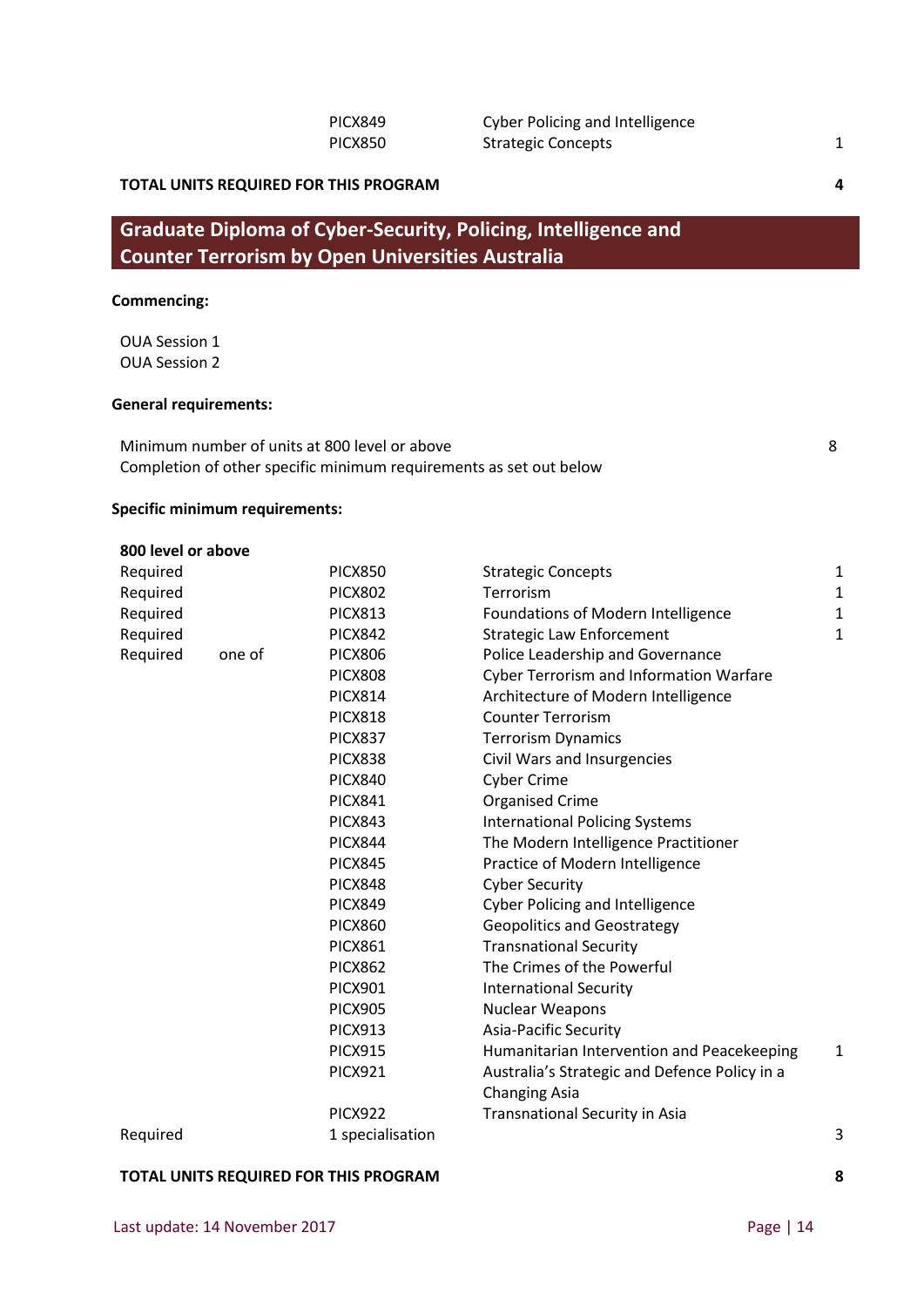#### **Specialisations:**

Counter Terrorism Cyber-Security General Policing, Intelligence and Counter Terrorism Intelligence Policing

### **Counter Terrorism**

**Requirements for the Specialisation:** Completion of a minimum of 3 units including the following prescribed units:

#### **800 level or above**

| Required | three of | PICX808                                             | <b>Cyber Terrorism and Information Warfare</b> |   |
|----------|----------|-----------------------------------------------------|------------------------------------------------|---|
|          |          | <b>PICX818</b>                                      | <b>Counter Terrorism</b>                       |   |
|          |          | <b>PICX837</b>                                      | <b>Terrorism Dynamics</b>                      |   |
|          |          | <b>PICX838</b>                                      | Civil Wars and Insurgencies                    | 3 |
|          |          |                                                     |                                                |   |
|          |          | TOTAL UNITS REQUIRED TO SATISFY THIS SPECIALISATION |                                                | 3 |

# **Cyber-Security**

**Requirements for the Specialisation:** Completion of a minimum of 3 units including the following prescribed units:

#### **800 level or above**

| three of | PICX808        |                                        |                                         |
|----------|----------------|----------------------------------------|-----------------------------------------|
|          | PICX840        | Cyber Crime                            |                                         |
|          | PICX848        | Cyber Security                         |                                         |
|          | <b>PICX849</b> | <b>Cyber Policing and Intelligence</b> |                                         |
|          |                |                                        | Cyber Terrorism and Information Warfare |

#### **TOTAL UNITS REQUIRED TO SATISFY THIS SPECIALISATION 3**

#### **General Policing, Intelligence and Counter Terrorism**

**Requirements for the Specialisation:** Completion of a minimum of 3 units including the following prescribed units:

#### **800 level or above**

| Required | three of | <b>PICX806</b> | Police Leadership and Governance               |
|----------|----------|----------------|------------------------------------------------|
|          |          | <b>PICX808</b> | <b>Cyber Terrorism and Information Warfare</b> |
|          |          | <b>PICX814</b> | Architecture of Modern Intelligence            |
|          |          | <b>PICX818</b> | <b>Counter Terrorism</b>                       |
|          |          | <b>PICX837</b> | <b>Terrorism Dynamics</b>                      |
|          |          | <b>PICX838</b> | Civil Wars and Insurgencies                    |
|          |          | <b>PICX840</b> | <b>Cyber Crime</b>                             |
|          |          | <b>PICX841</b> | <b>Organised Crime</b>                         |
|          |          | <b>PICX843</b> | <b>International Policing Systems</b>          |
|          |          | <b>PICX844</b> | The Modern Intelligence Practitioner           |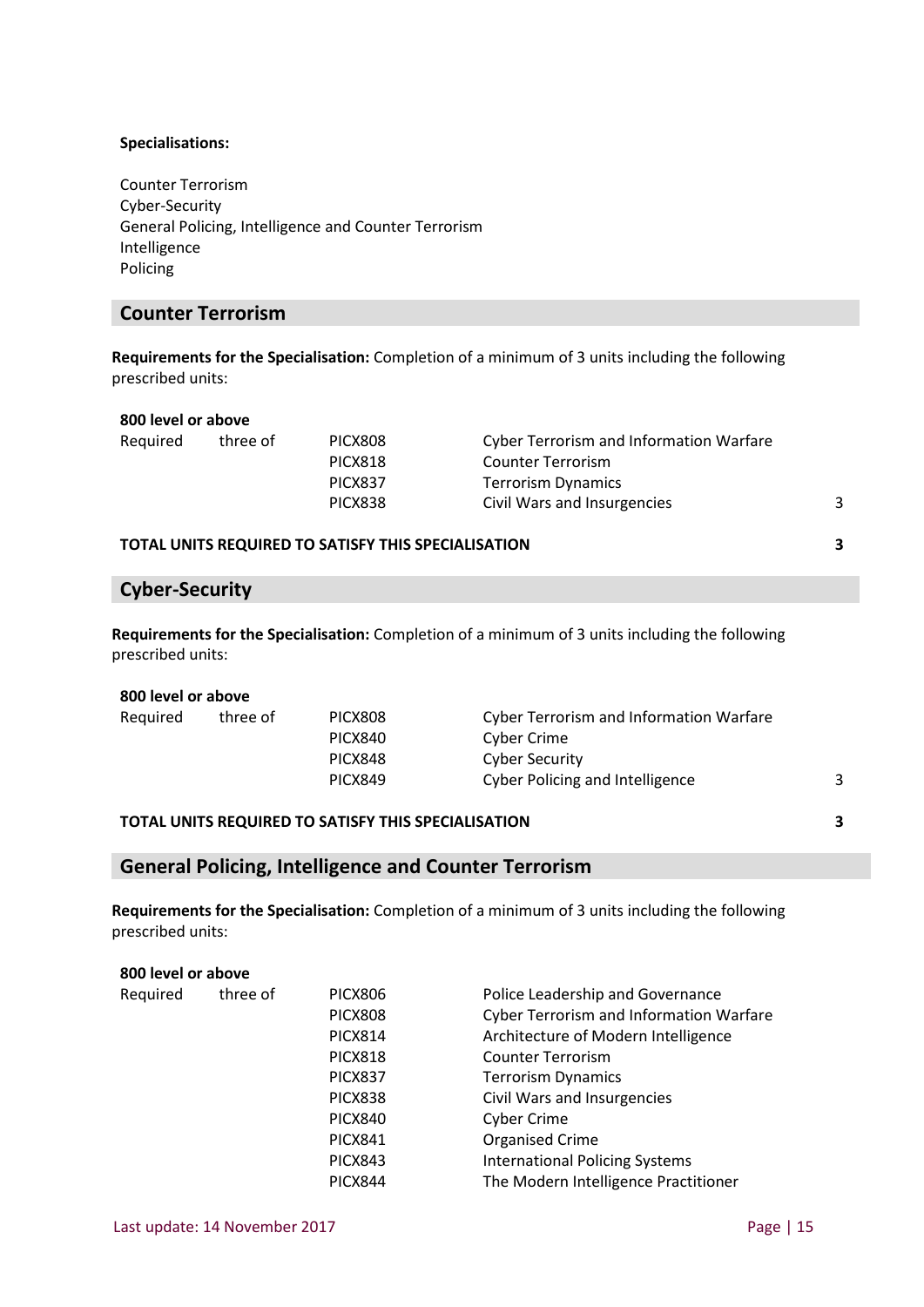| PICX845        | Practice of Modern Intelligence        |  |
|----------------|----------------------------------------|--|
| PICX848        | Cyber Security                         |  |
| <b>PICX849</b> | <b>Cyber Policing and Intelligence</b> |  |

#### **TOTAL UNITS REQUIRED TO SATISFY THIS SPECIALISATION 3**

#### **Intelligence**

**Requirements for the Specialisation:** Completion of a minimum of 3 units including the following prescribed units:

| 800 level or above |          |                |                                      |   |
|--------------------|----------|----------------|--------------------------------------|---|
| Required           | three of | <b>PICX814</b> | Architecture of Modern Intelligence  |   |
|                    |          | <b>PICX844</b> | The Modern Intelligence Practitioner |   |
|                    |          | <b>PICX845</b> | Practice of Modern Intelligence      |   |
|                    |          | <b>PICX848</b> | <b>Cyber Security</b>                | 3 |
|                    |          |                |                                      |   |

#### **TOTAL UNITS REQUIRED TO SATISFY THIS SPECIALISATION 3**

# **Policing**

**Requirements for the Specialisation:** Completion of a minimum of 3 units including the following prescribed units:

| 800 level or above |          |                |                                       |   |
|--------------------|----------|----------------|---------------------------------------|---|
| Required           | three of | <b>PICX806</b> | Police Leadership and Governance      |   |
|                    |          | PICX837        | <b>Terrorism Dynamics</b>             |   |
|                    |          | PICX840        | Cyber Crime                           |   |
|                    |          | <b>PICX841</b> | Organised Crime                       |   |
|                    |          | <b>PICX843</b> | <b>International Policing Systems</b> | 3 |
|                    |          |                |                                       |   |

#### **TOTAL UNITS REQUIRED TO SATISFY THIS SPECIALISATION 3**

**Master of Cyber-Security, Policing, Intelligence and Counter Terrorism by Open Universities Australia**

#### **Commencing:**

OUA Session 1 OUA Session 2

#### **General requirements:**

Minimum number of units at 800 level or above 12 Completion of other specific minimum requirements as set out below

#### **Specific minimum requirements:**

| 800 level or above |                |                           |  |
|--------------------|----------------|---------------------------|--|
| Required           | <b>PICX850</b> | <b>Strategic Concepts</b> |  |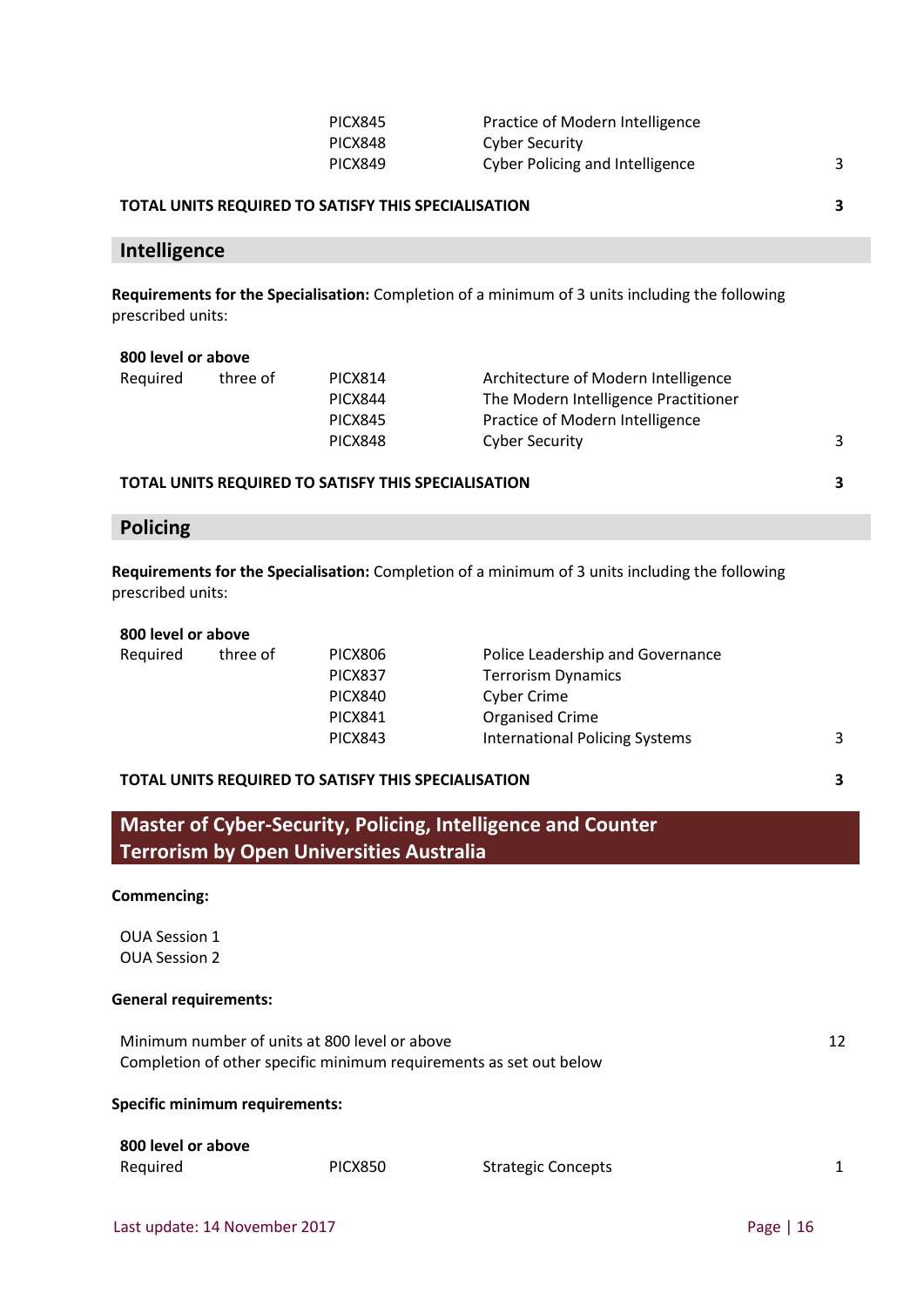| Required | One of  | <b>PICX851</b>   | <b>Strategic Thinkers</b>                      |              |
|----------|---------|------------------|------------------------------------------------|--------------|
|          |         | <b>PICX950</b>   | <b>Strategic Simulation</b>                    | $\mathbf{1}$ |
| Required |         | <b>PICX802</b>   | Terrorism                                      | $\mathbf{1}$ |
| Required |         | <b>PICX813</b>   | Foundations of Modern Intelligence             | 1            |
| Required |         | <b>PICX842</b>   | <b>Strategic Law Enforcement</b>               | $\mathbf 1$  |
| Required | four of | <b>PICX806</b>   | Police Leadership and Governance               |              |
|          |         | <b>PICX808</b>   | <b>Cyber Terrorism and Information Warfare</b> |              |
|          |         | <b>PICX814</b>   | Architecture of Modern Intelligence            |              |
|          |         | <b>PICX818</b>   | <b>Counter Terrorism</b>                       |              |
|          |         | <b>PICX837</b>   | <b>Terrorism Dynamics</b>                      |              |
|          |         | <b>PICX838</b>   | Civil Wars and Insurgencies                    |              |
|          |         | <b>PICX840</b>   | <b>Cyber Crime</b>                             |              |
|          |         | <b>PICX841</b>   | <b>Organised Crime</b>                         |              |
|          |         | <b>PICX843</b>   | <b>International Policing Systems</b>          |              |
|          |         | <b>PICX844</b>   | The Modern Intelligence Practitioner           |              |
|          |         | <b>PICX845</b>   | Practice of Modern Intelligence                |              |
|          |         | <b>PICX848</b>   | <b>Cyber Security</b>                          |              |
|          |         | <b>PICX849</b>   | <b>Cyber Policing and Intelligence</b>         |              |
|          |         | <b>PICX860</b>   | <b>Geopolitics and Geostrategy</b>             |              |
|          |         | <b>PICX861</b>   | <b>Transnational Security</b>                  |              |
|          |         | <b>PICX862</b>   | The Crimes of the Powerful                     |              |
|          |         | <b>PICX901</b>   | <b>International Security</b>                  |              |
|          |         | <b>PICX905</b>   | Nuclear Weapons                                |              |
|          |         | <b>PICX913</b>   | <b>Asia-Pacific Security</b>                   |              |
|          |         | <b>PICX915</b>   | Humanitarian Intervention and Peacekeeping     | 4            |
|          |         | <b>PICX921</b>   | Australia's Strategic and Defence Policy in a  |              |
|          |         |                  | <b>Changing Asia</b>                           |              |
|          |         | <b>PICX922</b>   | Transnational Security in Asia                 |              |
| Required |         | 1 specialisation |                                                | 3            |

#### **Specialisations:**

Counter Terrorism Cyber-Security General Policing, Intelligence and Counter Terrorism Intelligence Policing

### **Counter Terrorism**

**Requirements for the Specialisation:** Completion of a minimum of 3 units including the following prescribed units:

| 800 level or above |          |                |                                                |  |
|--------------------|----------|----------------|------------------------------------------------|--|
| Required           | three of | <b>PICX808</b> | <b>Cyber Terrorism and Information Warfare</b> |  |
|                    |          | <b>PICX818</b> | <b>Counter Terrorism</b>                       |  |
|                    |          | <b>PICX837</b> | <b>Terrorism Dynamics</b>                      |  |
|                    |          | <b>PICX838</b> | Civil Wars and Insurgencies                    |  |
|                    |          |                |                                                |  |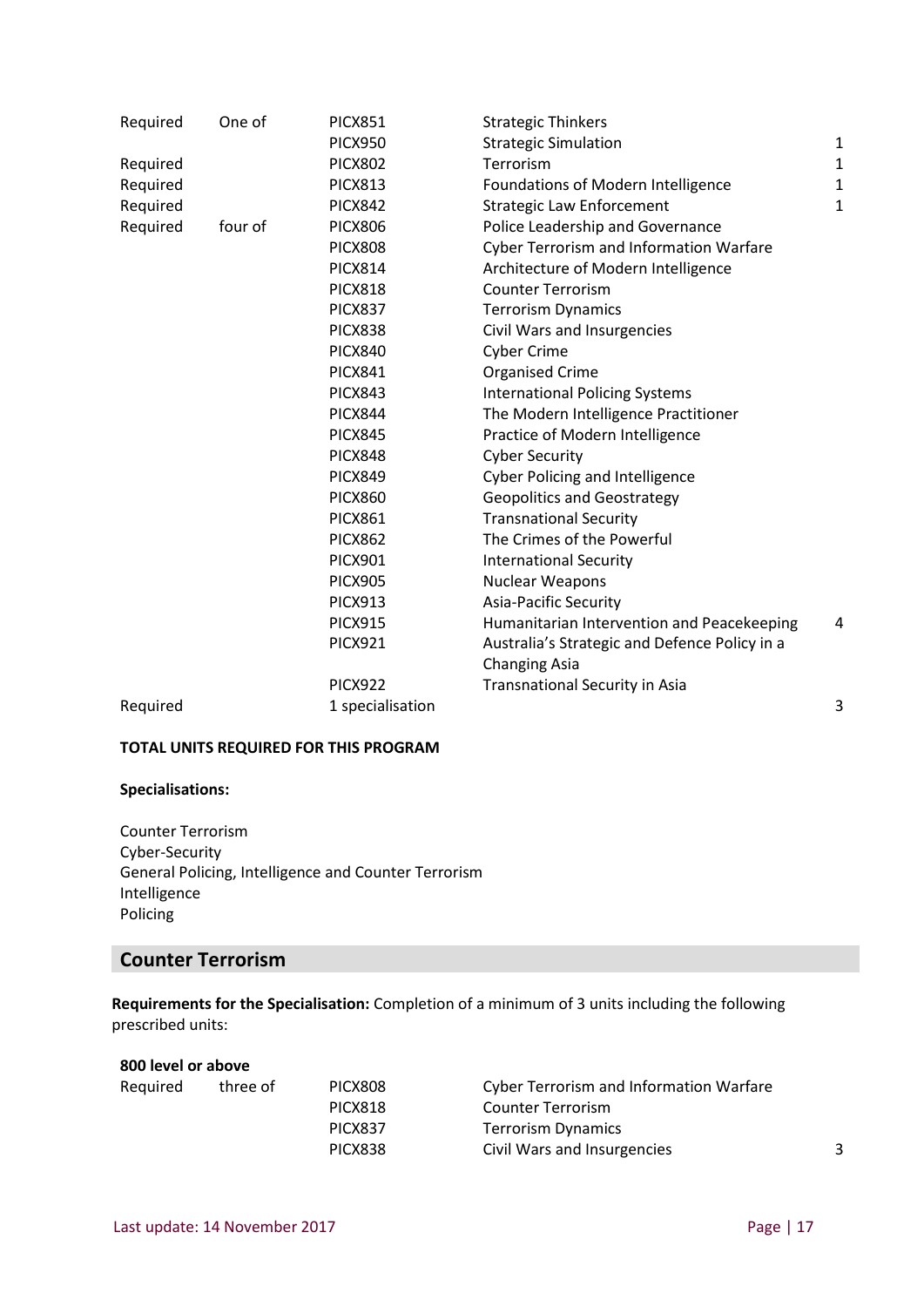#### **TOTAL UNITS REQUIRED TO SATISFY THIS SPECIALISATION 3**

### **Cyber-Security**

**Requirements for the Specialisation:** Completion of a minimum of 3 units including the following prescribed units:

#### **800 level or above**

| Required | three of | PICX808        | <b>Cyber Terrorism and Information Warfare</b> |  |
|----------|----------|----------------|------------------------------------------------|--|
|          |          | PICX840        | Cyber Crime                                    |  |
|          |          | <b>PICX848</b> | Cyber Security                                 |  |
|          |          | <b>PICX849</b> | <b>Cyber Policing and Intelligence</b>         |  |
|          |          |                |                                                |  |

#### **TOTAL UNITS REQUIRED TO SATISFY THIS SPECIALISATION 3**

### **General Policing, Intelligence and Counter Terrorism**

**Requirements for the Specialisation:** Completion of a minimum of 3 units including the following prescribed units:

#### **800 level or above**

| Required | three of | <b>PICX806</b> | Police Leadership and Governance        |   |
|----------|----------|----------------|-----------------------------------------|---|
|          |          | <b>PICX808</b> | Cyber Terrorism and Information Warfare |   |
|          |          | <b>PICX814</b> | Architecture of Modern Intelligence     |   |
|          |          | <b>PICX818</b> | <b>Counter Terrorism</b>                |   |
|          |          | <b>PICX837</b> | <b>Terrorism Dynamics</b>               |   |
|          |          | PICX838        | Civil Wars and Insurgencies             |   |
|          |          | <b>PICX840</b> | <b>Cyber Crime</b>                      |   |
|          |          | <b>PICX841</b> | <b>Organised Crime</b>                  |   |
|          |          | <b>PICX843</b> | <b>International Policing Systems</b>   |   |
|          |          | <b>PICX844</b> | The Modern Intelligence Practitioner    |   |
|          |          | <b>PICX845</b> | Practice of Modern Intelligence         |   |
|          |          | PICX848        | <b>Cyber Security</b>                   |   |
|          |          | <b>PICX849</b> | <b>Cyber Policing and Intelligence</b>  | 3 |
|          |          |                |                                         |   |

#### **TOTAL UNITS REQUIRED TO SATISFY THIS SPECIALISATION 3**

### **Intelligence**

**Requirements for the Specialisation:** Completion of a minimum of 3 units including the following prescribed units:

| 800 level or above |          |                |                                      |   |
|--------------------|----------|----------------|--------------------------------------|---|
| Required           | three of | <b>PICX814</b> | Architecture of Modern Intelligence  |   |
|                    |          | <b>PICX844</b> | The Modern Intelligence Practitioner |   |
|                    |          | <b>PICX845</b> | Practice of Modern Intelligence      |   |
|                    |          | <b>PICX848</b> | <b>Cyber Security</b>                | 3 |
|                    |          |                |                                      |   |

#### **TOTAL UNITS REQUIRED TO SATISFY THIS SPECIALISATION 3**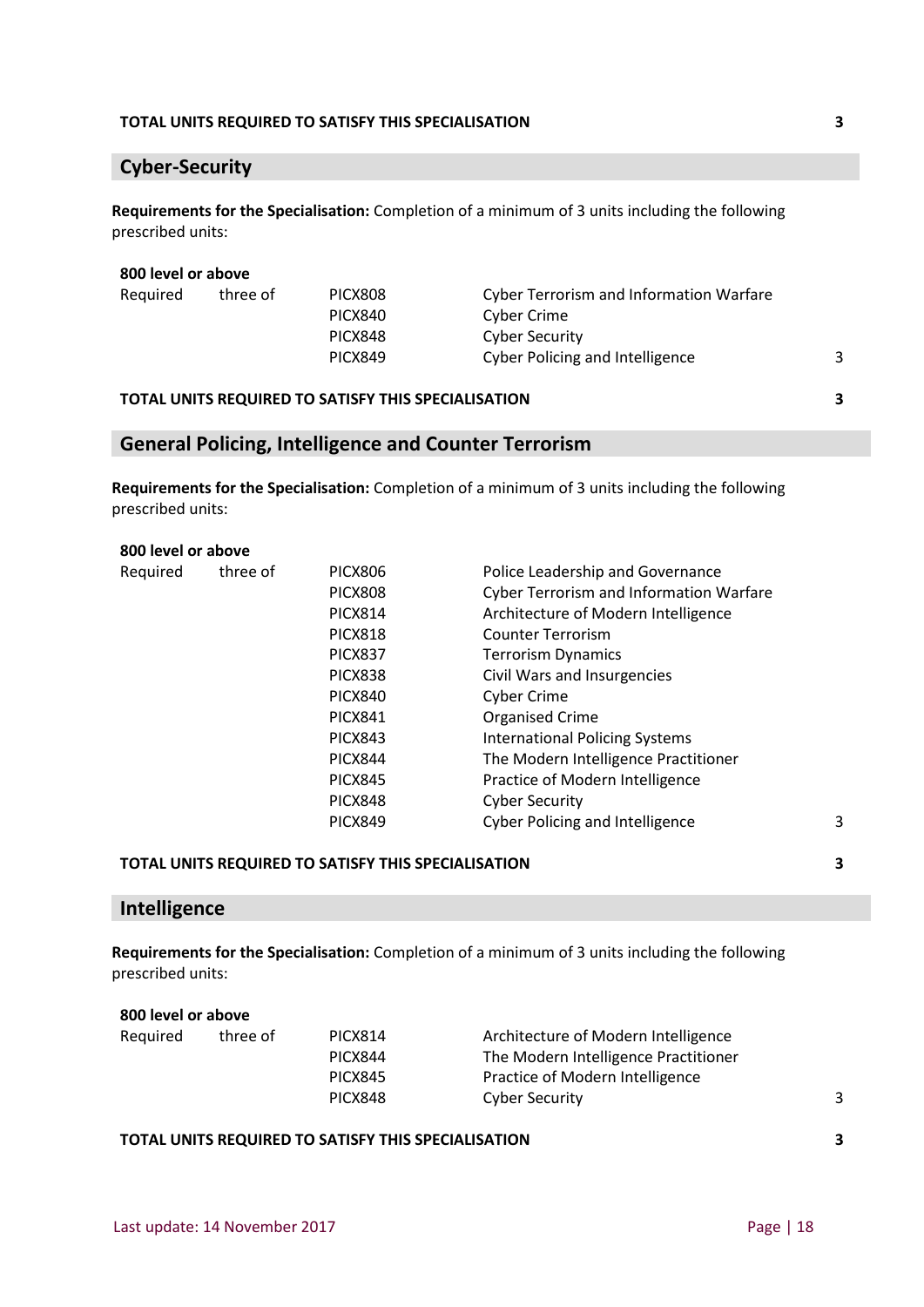## **Policing**

**Requirements for the Specialisation:** Completion of a minimum of 3 units including the following prescribed units:

#### **800 level or above**

| Required | three of | PICX806        | Police Leadership and Governance |   |
|----------|----------|----------------|----------------------------------|---|
|          |          | PICX837        | <b>Terrorism Dynamics</b>        |   |
|          |          | PICX840        | Cyber Crime                      |   |
|          |          | <b>PICX841</b> | <b>Organised Crime</b>           |   |
|          |          | <b>PICX843</b> | International Policing Systems   | 3 |
|          |          |                |                                  |   |

#### **TOTAL UNITS REQUIRED TO SATISFY THIS SPECIALISATION 3**

**Master of Cyber, Policing, Intelligence and Counter Terrorism with the degree of Master of International Security Studies by Open Universities Australia**

#### **Commencing:**

OUA Session 1 OUA Session 2

#### **General requirements:**

Minimum number of units at 800 level or above 20 and 20 and 20 and 20 and 20 and 20 and 20 and 20 and 20 and 20 and 20 and 20 and 20 and 20 and 20 and 20 and 20 and 20 and 20 and 20 and 20 and 20 and 20 and 20 and 20 and 2 Completion of other specific minimum requirements as set out below

#### **Specific minimum requirements:**

#### **800 level or above**

| Required |        | <b>PICX850</b> | <b>Strategic Concepts</b>                           | $\mathbf{1}$ |
|----------|--------|----------------|-----------------------------------------------------|--------------|
| Required | One of | <b>PICX851</b> | <b>Strategic Thinkers</b>                           |              |
|          |        | <b>PICX950</b> | <b>Strategic Simulation</b>                         | $\mathbf{1}$ |
| Required |        | <b>PICX802</b> | Terrorism                                           | 1            |
| Required |        | <b>PICX813</b> | Foundations of Modern Intelligence                  | 1            |
| Required |        | <b>PICX842</b> | <b>Strategic Law Enforcement</b>                    | 1            |
| Required | One of | <b>PICX901</b> | <b>International Security</b>                       |              |
|          |        | <b>PICX860</b> | <b>Geopolitics and Geostrategy</b>                  | $\mathbf{1}$ |
| Required | One of | <b>PICX913</b> | <b>Asia-Pacific Security</b>                        |              |
|          |        | <b>PICX861</b> | <b>Transnational Security</b>                       | $\mathbf{1}$ |
| Required | One of | <b>PICX905</b> | <b>Nuclear Weapons</b>                              |              |
|          |        | <b>PICX843</b> | <b>International Policing and Counter Terrorism</b> | $\mathbf{1}$ |
| Required | One of | <b>PICX915</b> | Humanitarian Intervention and Peacekeeping          |              |
|          |        | <b>PICX862</b> | The Crimes of the Powerful                          | 1            |
| Required |        | <b>PICX921</b> | Australia's Strategic and Defence Policy in a       |              |
|          |        |                | <b>Changing Asia</b>                                |              |
| Required | One of | <b>PICX922</b> | Transnational Security in Asia                      |              |
|          |        | <b>PICX812</b> | <b>Critical Thought and Research Design</b>         | 1            |
| Required | six of | <b>PICX806</b> | Police Leadership and Governance                    |              |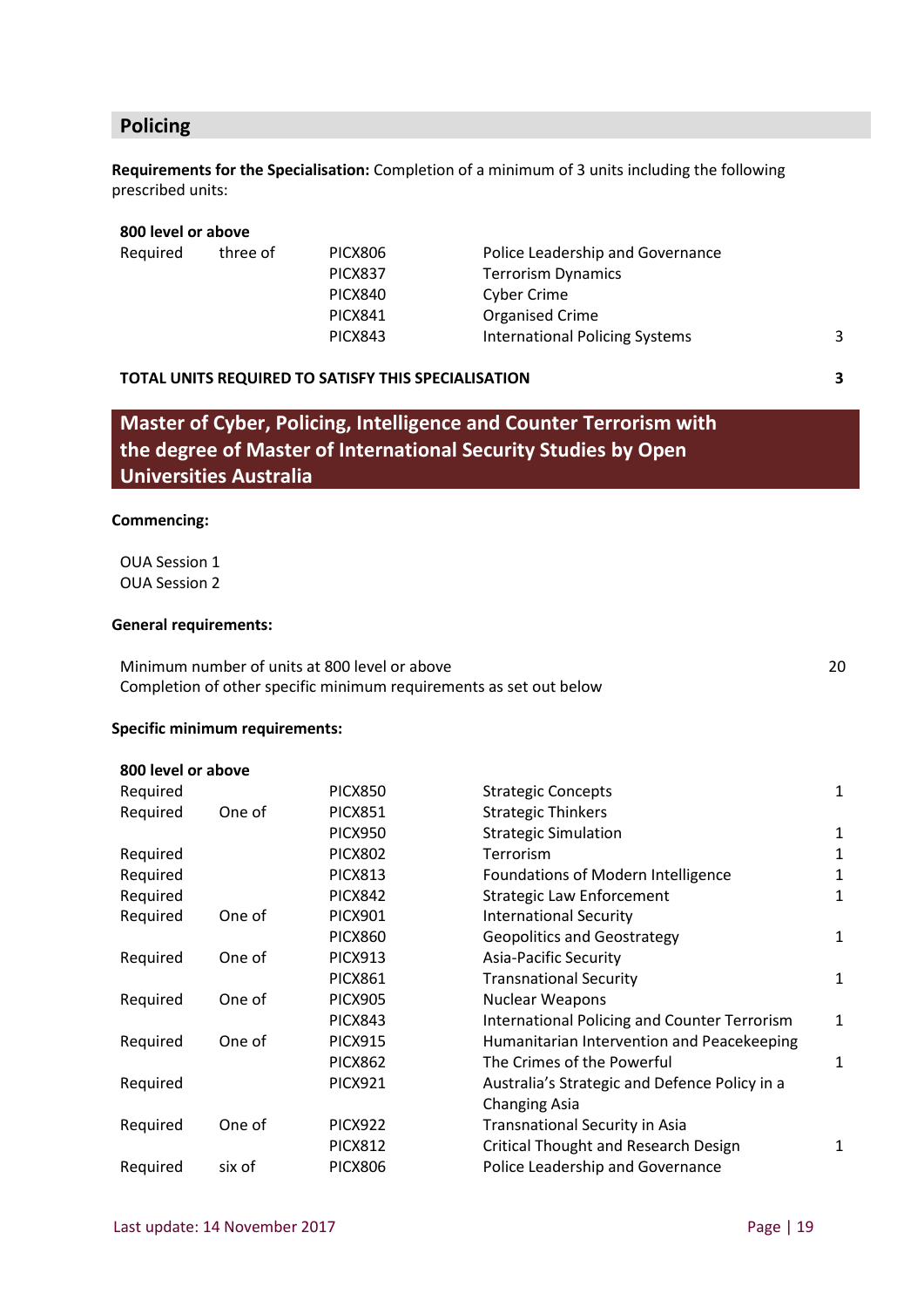|          | <b>PICX808</b>   | Cyber Terrorism and Information Warfare     |
|----------|------------------|---------------------------------------------|
|          | PICX814          | Architecture of Modern Intelligence         |
|          | <b>PICX818</b>   | <b>Counter Terrorism</b>                    |
|          | <b>PICX837</b>   | <b>Terrorism Dynamics</b>                   |
|          | <b>PICX838</b>   | Civil Wars and Insurgencies                 |
|          | PICX840          | <b>Cyber Crime</b>                          |
|          | <b>PICX841</b>   | <b>Organised Crime</b>                      |
|          | <b>PICX843</b>   | <b>International Policing Systems</b>       |
|          | <b>PICX844</b>   | The Modern Intelligence Practitioner        |
|          | <b>PICX845</b>   | Practice of Modern Intelligence             |
|          | <b>PICX848</b>   | <b>Cyber Security</b>                       |
|          | <b>PICX849</b>   | <b>Cyber Policing and Intelligence</b><br>6 |
| Required | 1 specialisation | 3                                           |

#### **Specialisations:**

Counter Terrorism Cyber-Security General Policing, Intelligence and Counter Terrorism Intelligence Policing

### **Counter Terrorism**

**Requirements for the Specialisation:** Completion of a minimum of 3 units including the following prescribed units:

#### **800 level or above**

| Required | three of | PICX808        | <b>Cyber Terrorism and Information Warfare</b> |  |
|----------|----------|----------------|------------------------------------------------|--|
|          |          | <b>PICX818</b> | Counter Terrorism                              |  |
|          |          | <b>PICX837</b> | Terrorism Dynamics                             |  |
|          |          | <b>PICX838</b> | Civil Wars and Insurgencies                    |  |
|          |          |                |                                                |  |

#### **TOTAL UNITS REQUIRED TO SATISFY THIS SPECIALISATION 3**

#### **Cyber-Security**

**Requirements for the Specialisation:** Completion of a minimum of 3 units including the following prescribed units:

| 800 level or above |          |                |                                                |  |
|--------------------|----------|----------------|------------------------------------------------|--|
| Required           | three of | <b>PICX808</b> | <b>Cyber Terrorism and Information Warfare</b> |  |
|                    |          | <b>PICX840</b> | Cyber Crime                                    |  |
|                    |          | <b>PICX848</b> | Cyber Security                                 |  |
|                    |          | <b>PICX849</b> | Cyber Policing and Intelligence                |  |
|                    |          |                |                                                |  |

#### **TOTAL UNITS REQUIRED TO SATISFY THIS SPECIALISATION 3**

## **General Policing, Intelligence and Counter Terrorism**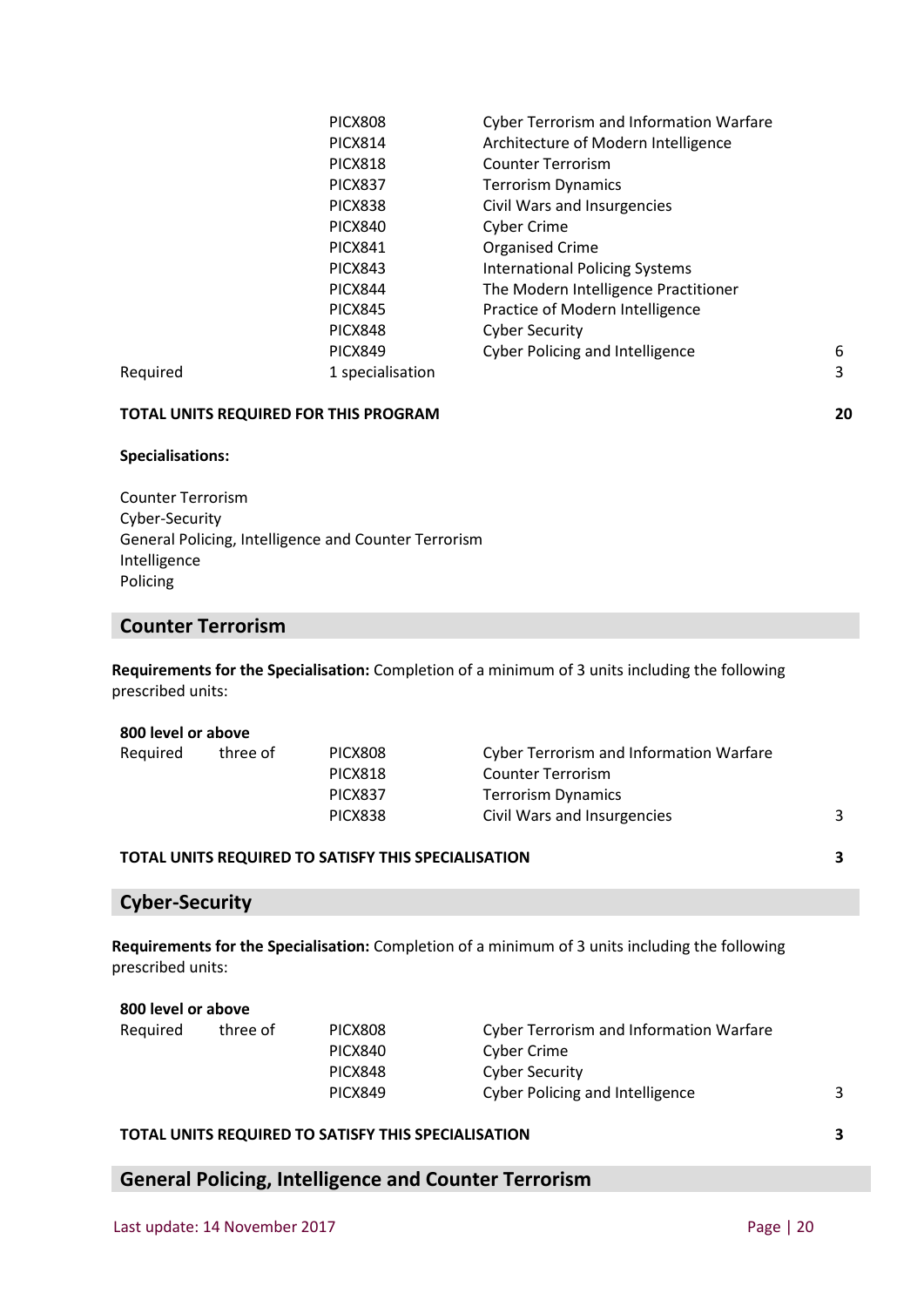**Requirements for the Specialisation:** Completion of a minimum of 3 units including the following prescribed units:

| 800 level or above |          |                |                                                |   |
|--------------------|----------|----------------|------------------------------------------------|---|
| Required           | three of | <b>PICX806</b> | Police Leadership and Governance               |   |
|                    |          | <b>PICX808</b> | <b>Cyber Terrorism and Information Warfare</b> |   |
|                    |          | <b>PICX814</b> | Architecture of Modern Intelligence            |   |
|                    |          | <b>PICX818</b> | <b>Counter Terrorism</b>                       |   |
|                    |          | PICX837        | <b>Terrorism Dynamics</b>                      |   |
|                    |          | <b>PICX838</b> | Civil Wars and Insurgencies                    |   |
|                    |          | <b>PICX840</b> | <b>Cyber Crime</b>                             |   |
|                    |          | <b>PICX841</b> | <b>Organised Crime</b>                         |   |
|                    |          | <b>PICX843</b> | <b>International Policing Systems</b>          |   |
|                    |          | <b>PICX844</b> | The Modern Intelligence Practitioner           |   |
|                    |          | <b>PICX845</b> | Practice of Modern Intelligence                |   |
|                    |          | <b>PICX848</b> | <b>Cyber Security</b>                          |   |
|                    |          | <b>PICX849</b> | <b>Cyber Policing and Intelligence</b>         | 3 |
|                    |          |                |                                                |   |

#### **TOTAL UNITS REQUIRED TO SATISFY THIS SPECIALISATION 3**

# **Intelligence**

**Requirements for the Specialisation:** Completion of a minimum of 3 units including the following prescribed units:

#### **800 level or above**

| Reguired | three of | PICX814        | Architecture of Modern Intelligence  |  |
|----------|----------|----------------|--------------------------------------|--|
|          |          | PICX844        | The Modern Intelligence Practitioner |  |
|          |          | <b>PICX845</b> | Practice of Modern Intelligence      |  |
|          |          | <b>PICX848</b> | <b>Cyber Security</b>                |  |
|          |          |                |                                      |  |

#### **TOTAL UNITS REQUIRED TO SATISFY THIS SPECIALISATION 3**

### **Policing**

**Requirements for the Specialisation:** Completion of a minimum of 3 units including the following prescribed units:

#### **800 level or above**

| Required | three of | PICX806        | Police Leadership and Governance |   |
|----------|----------|----------------|----------------------------------|---|
|          |          | PICX837        | <b>Terrorism Dynamics</b>        |   |
|          |          | PICX840        | Cyber Crime                      |   |
|          |          | <b>PICX841</b> | <b>Organised Crime</b>           |   |
|          |          | <b>PICX843</b> | International Policing Systems   | 3 |
|          |          |                |                                  |   |

#### **TOTAL UNITS REQUIRED TO SATISFY THIS SPECIALISATION 3**